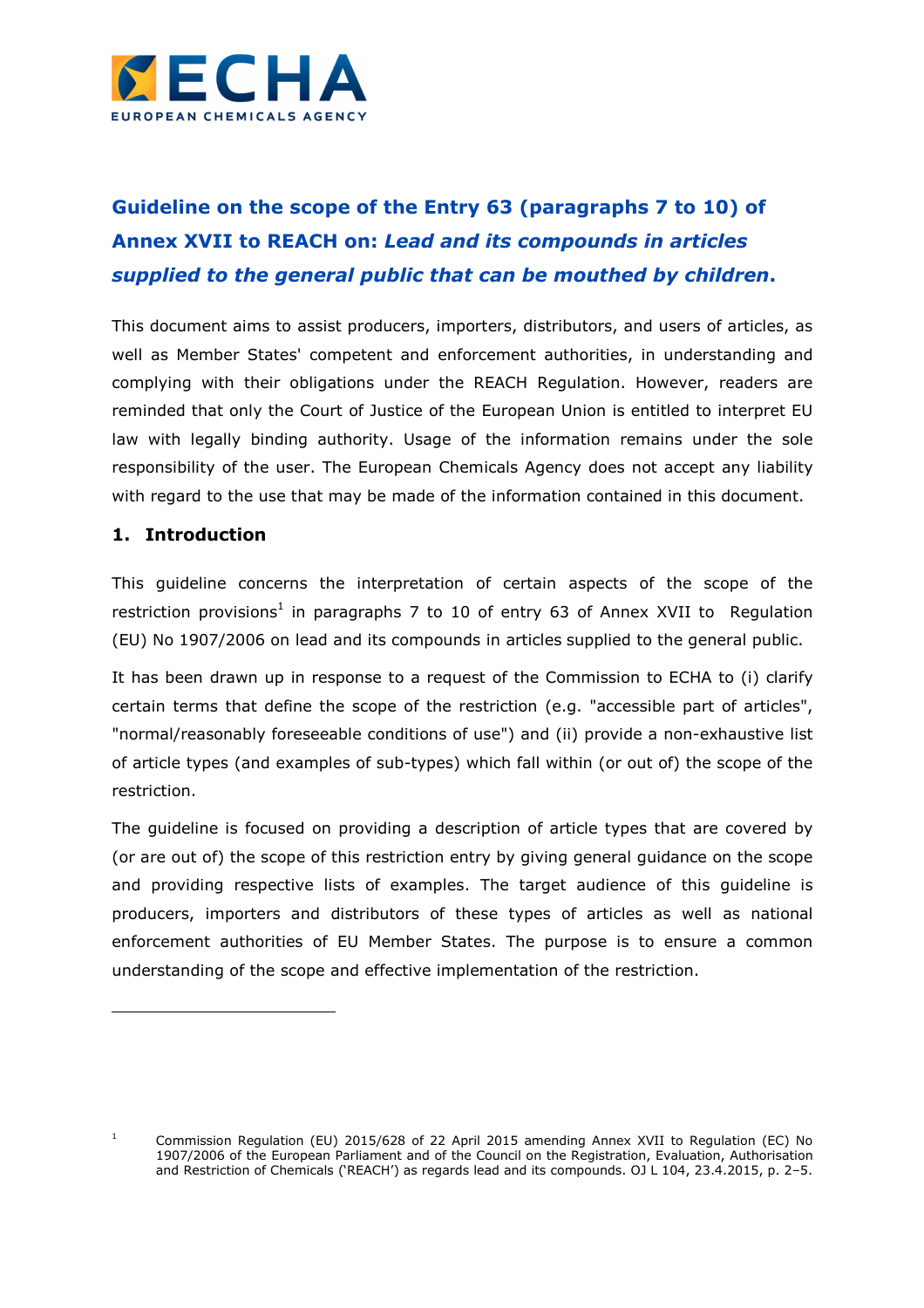Lead and its compounds are present on the EU market in different materials which are part of various consumer articles. They are used in the production of the articles to provide a certain function, such as a specific colour or desired mechanical properties. However there are also several article groups where the presence of lead in their composition can be regarded as unintentional. The different forms of lead that can be found in consumer articles have been investigated and assessed based on their identified functions, namely:

- Metallic lead
- Additives or impurities in metal alloys
- Pigments
- Stabilisers in polymers (PVC)

Lead found in articles is most frequently the consequence of its presence in additives or as impurities in metal alloys and also as a constituent of pigments. Stabilisers were only indicated as the probable source of lead in a minor share of the articles for consumer use studied (KEMI 2012). $2$ 

## **2. Definitions and scope**

## **2.1 Target of the restriction**

l

The restriction provisions of entry 63, paragraphs 7-10, aim to reduce the risks to consumers, particularly children, caused by repeated exposure to lead via articles, which can result in severe and irreversible neurotoxic effects. The primary group at risk are children between 6 and 36 months of age. They are especially sensitive to the neurodevelopmental effects of lead exposure, with decline of Intelligence Quotient (IQ) as the critical effect. Small children are at the same time the most exposed to lead in articles due to their 'mouthing behaviour'. Therefore, the interpretation of the scope of this restriction takes particular account of the mouthing behaviour of children and of those consumer articles which may be mouthed by children in the course of their normal or reasonably foreseeable conditions of use.

 $^2$  KEMI, Swedish Chemicals Agency (2012). Annex XV report, proposal for a restriction of lead and its compounds in articles intended for consumer use. Available from: http://echa.europa.eu/documents/10162/80f7edca-b6c1-4433-8734-854594530db2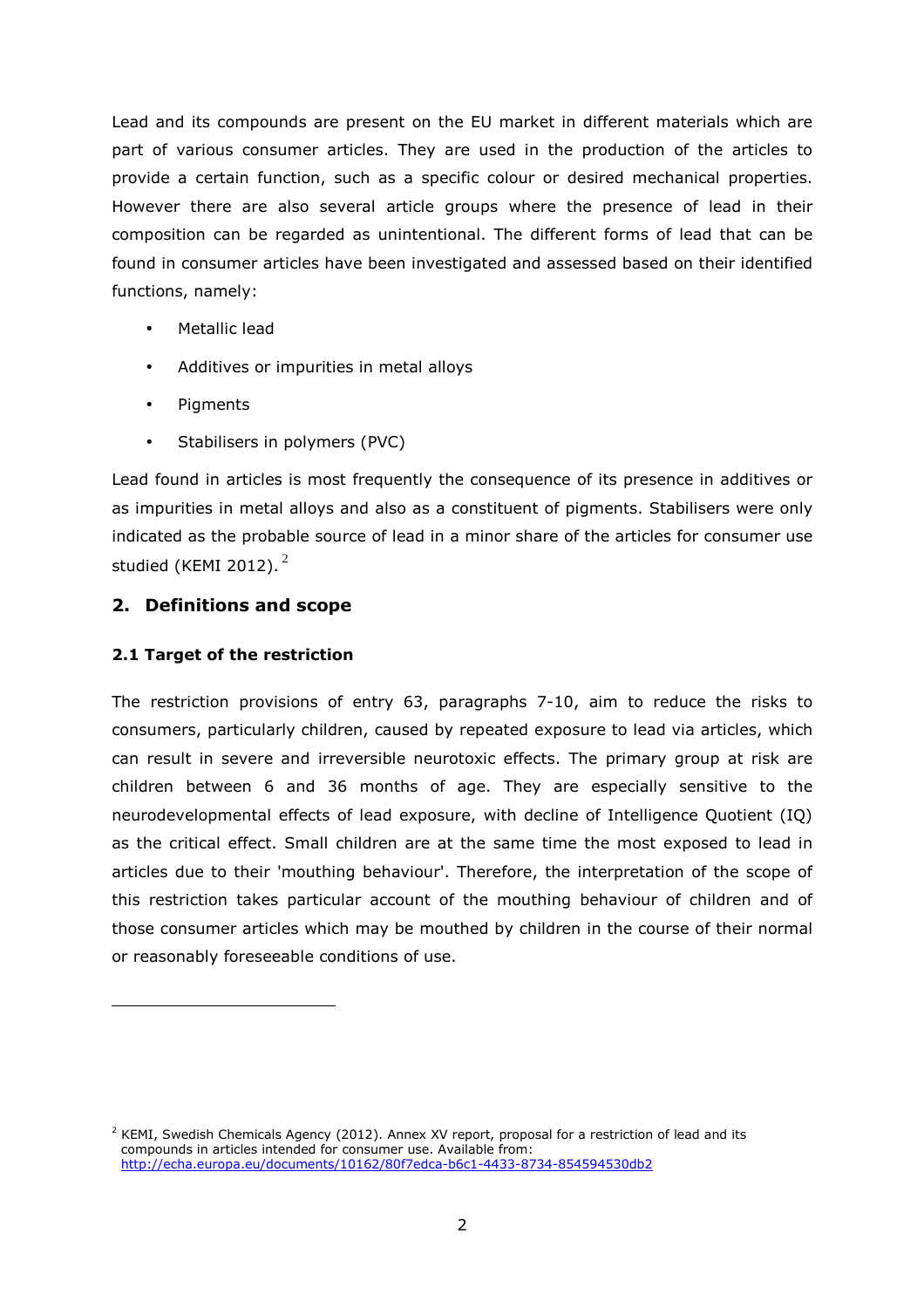This restriction targets articles and accessible parts of articles which meet all the 3 following conditions:

- (a) are supplied to the general public and contain lead or lead compounds at concentrations of lead, expressed as metal, equal to or greater than 0.05% by weight<sup>3</sup>;
- (b) may be placed in the mouth by small children during normal or reasonably foreseeable conditions of use;
- (c) are not covered by a derogation.

## **2.2 Clarification of general concepts that define the scope of the restriction**

*"Placed in the mouth by children"* 

i,

One of the key issues in determining whether an article or an accessible part thereof is covered by the restriction is *if it may be placed in the mouth by children*. This concept was favoured by the Committee for Risk Assessment (RAC) over other options (e.g. "swallowed by children") to properly address situations potentially leading to exposure to children.

The restriction establishes that an article or accessible part of an article may be placed in the mouth by children if it is smaller than 5 cm in one dimension<sup>4</sup> or has a detachable or protruding part of that size. <sup>5</sup>

 $^3$  This limit does not apply when it can be demonstrated that the rate of lead release from such an article or any such accessible part does not exceed the limit specified in entry 63, paragraph 7, second paragraph, in the terms indicated therein.

<sup>4</sup> If an article is smaller than 5 cm in any of its dimensions (height, length, width) it is considered that it will fit into the mouth of a child, whereas any articles bigger than 5 cm can only be licked but not placed in the mouth.

<sup>&</sup>lt;sup>5</sup> Placed in the mouth by children" has a precedent in the REACH Regulation, namely in entry 52 of Annex XVII concerning certain phthalates. At the request of the Council and the European Parliament, the Commission issued a guideline on the interpretation of the concept that in 2014 was updated in liaison with ECHA and is now available on ECHA's website as a Q&A No 748. This guideline states that:*"Placing in the mouth" means that the article or parts of the article can be brought to the mouth and kept in the mouth so that it can be sucked and chewed. If the object can only be licked, it is not regarded as "placed in the mouth." For the purpose of the restriction in entry 63(7) these criteria are fulfilled when the dimensional conditions specified therein are met.*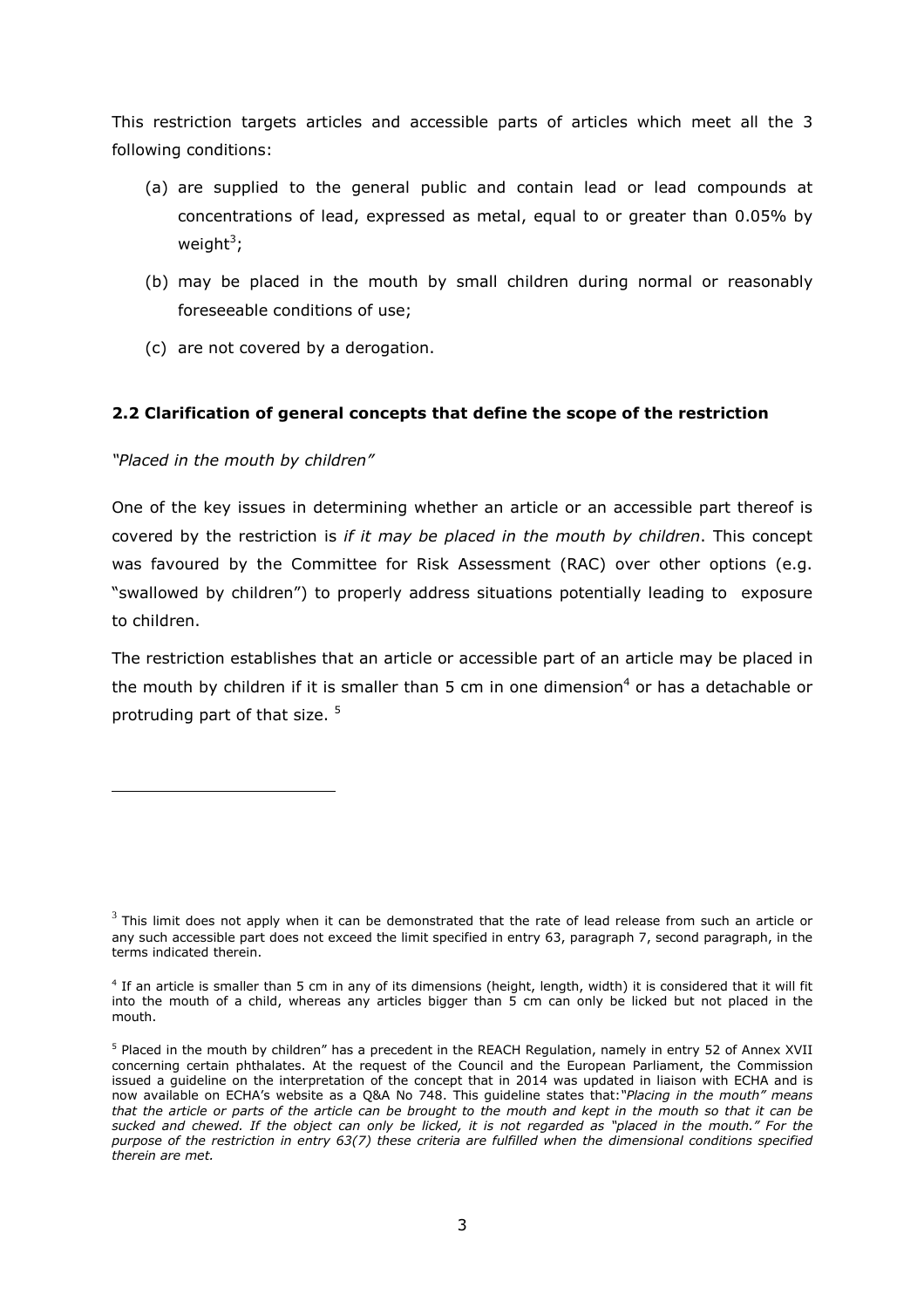#### *Accessible part of an article*

By definition, inaccessible parts of articles cannot be placed in the mouth. Whether a part of an article is accessible can be assessed following the definition and method laid down in clause 8.10 of European Standard EN 71-1 $^6$  on the safety of toys. The general principles of this standard are considered to be appropriate for application in the context of this restriction and for the definition of its scope.

#### *Normal and reasonably foreseeable conditions of use*

The article as a whole must be available in order for children to mouth it or an accessible part of it. The question is therefore whether during normal or reasonably foreseeable conditions of use of the article, it will be available to a child. The ECHA Guidance on Substances in Articles<sup>7</sup> provides the following interpretations:

- (i) "*Normal conditions* of use" means the conditions associated with the main function of an article. It is explicitly not a "normal condition of use" if the user of an article uses an article in a situation or manner that the supplier of the article has clearly recommended in writing to avoid, e.g. in the instructions or on the label of the article.
- (ii) "*Reasonably foreseeable conditions of use"* means conditions of use that can be anticipated as likely to occur because of the function and appearance of the article (even though they are not normal conditions of use). That would cover use by children to the extent that the use can be considered likely to occur because of the function and appearance of the article. For example when a small child does not know the function of an article but uses it for any purpose he associates with it, such as biting or licking it<sup>8</sup>.

The notion of "normal conditions of use" is largely unproblematic. Most difficulties in

i,

<sup>&</sup>lt;sup>6</sup> EN 71-1: European standards within the field of safety of toys on mechanical and physical properties, flammability chemical properties and graphical symbols<br>http://standards.cen.eu/dyn/www/f?p=204:110:0::::FSP PROJECT:41917&cs=105249A5D7F7CDB15454E2 (http://standards.cen.eu/dyn/www/f?p=204:110:0::::FSP D00E0786F71)

 $7$  ECHA Guidance on Substances in Articles (2011) (http://echa.europa.eu/documents/10162/13632/articles\_en.pdf)

 $8$  ECHA Guidance on Substances in Articles can be followed except that within the context of this restriction licking only (not chewing or biting) can be expected from articles or accessible parts of articles bigger than 5cm in one dimension, which are, therefore, out of the scope of the restriction.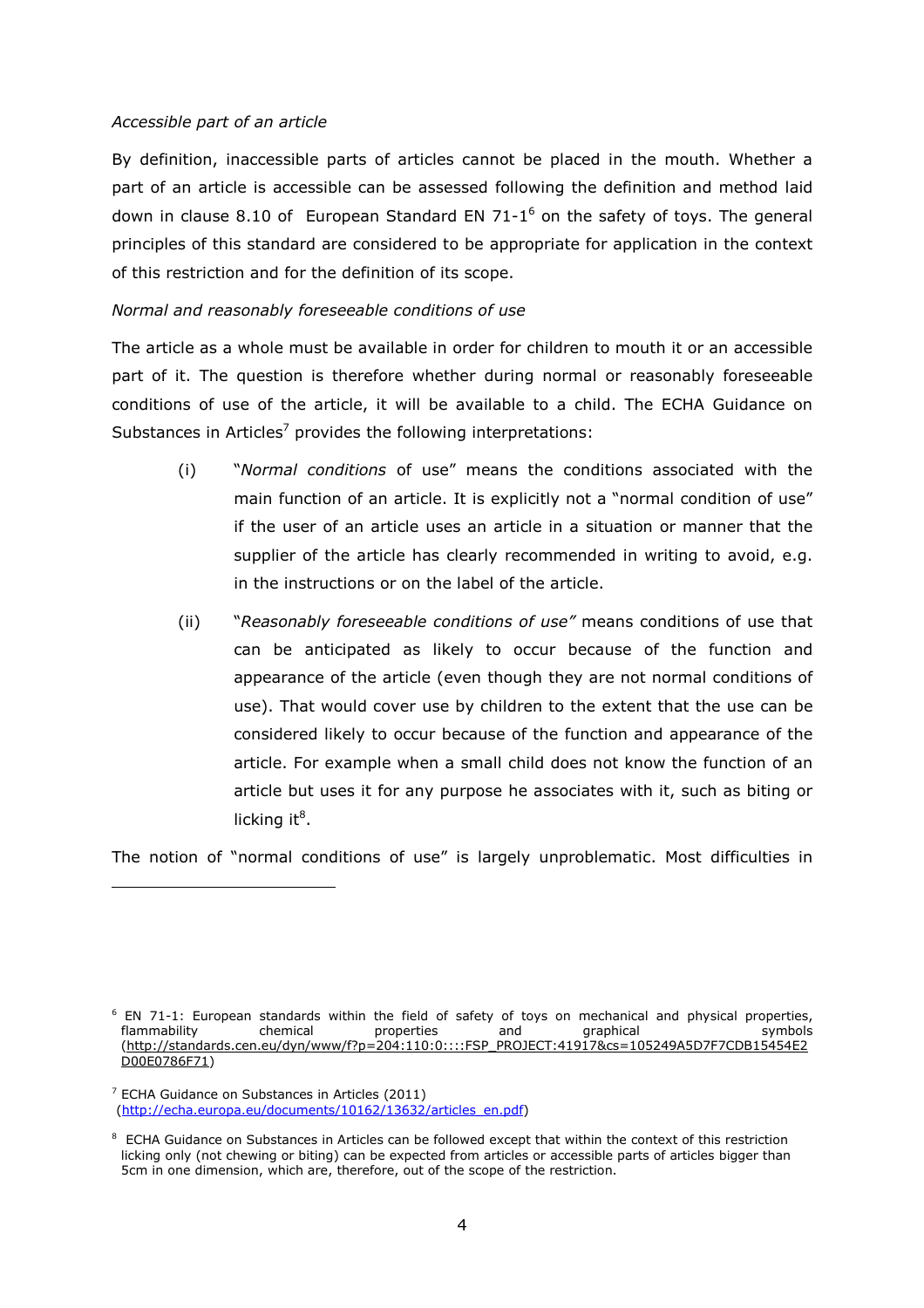interpretation will involve consideration of the "reasonably foreseeable conditions of use".

An assessment must be made on a case by case basis by considering the nature and function of the article. However, certain characteristics of articles may lead to the conclusion that reasonably foreseeable conditions of use will not lead to the article being available to a small child, because efforts are likely to be made deliberately to keep them out of reach.

In the context of this restriction, the characteristics of an article that determine "reasonably foreseeable conditions of use" that would make it generally out of the reach of children include:

a) whether the article is manifestly dangerous (e.g. flammable, etc.)

b) whether the article is installed at a height or in a location out of the reach of children.

#### *Stepwise approach*

The Figure 1 below reflects a "stepwise approach" for assessing whether an article (or accessible parts thereof) is within or outside the scope of this restriction on a *case-bycase* basis*.*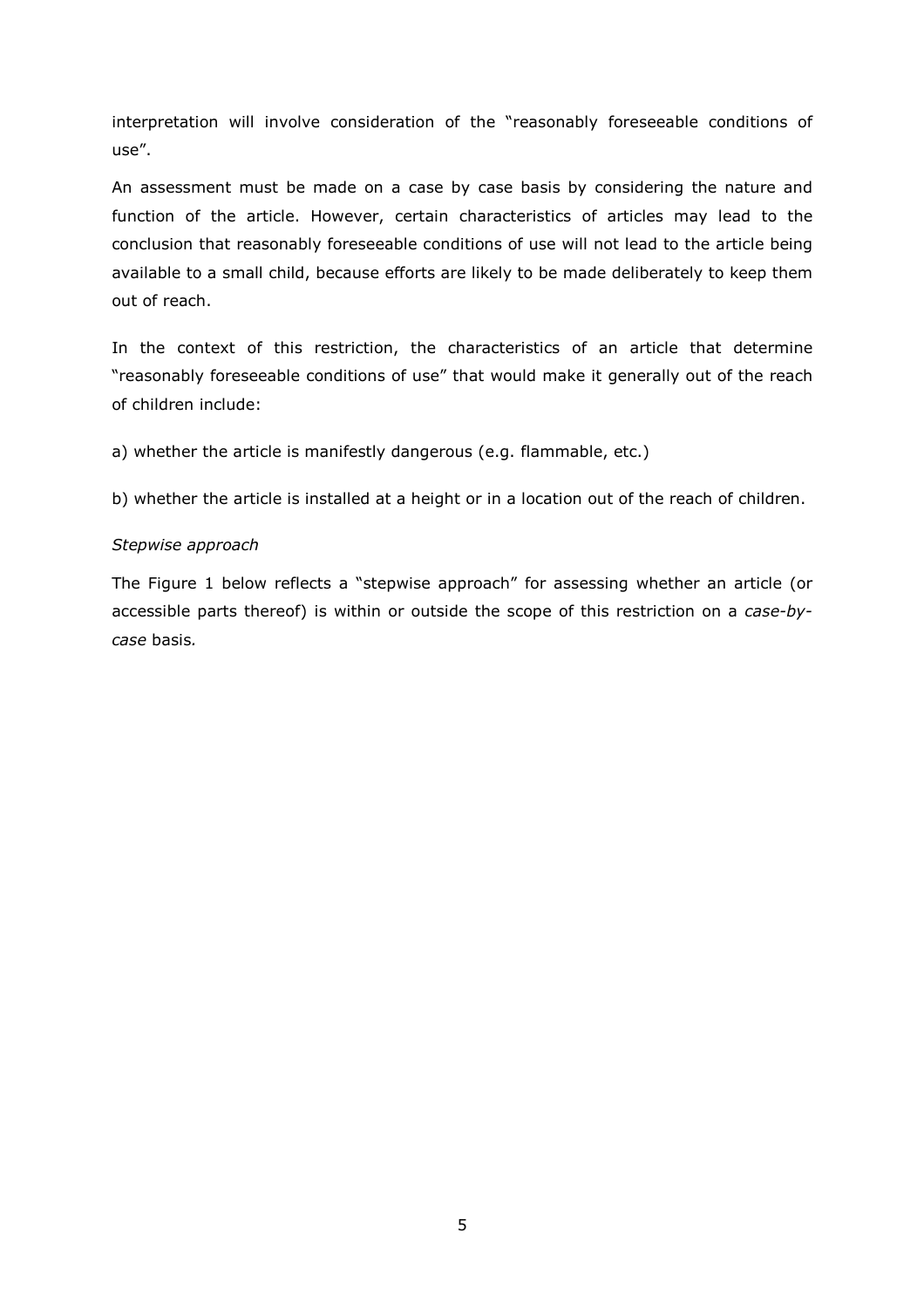*Figure-1. Steps to assess whether articles (or accessible parts there of) are in the scope of the restriction (paragraphs 7 to 10 of entry 63 of Annex XVII):* 

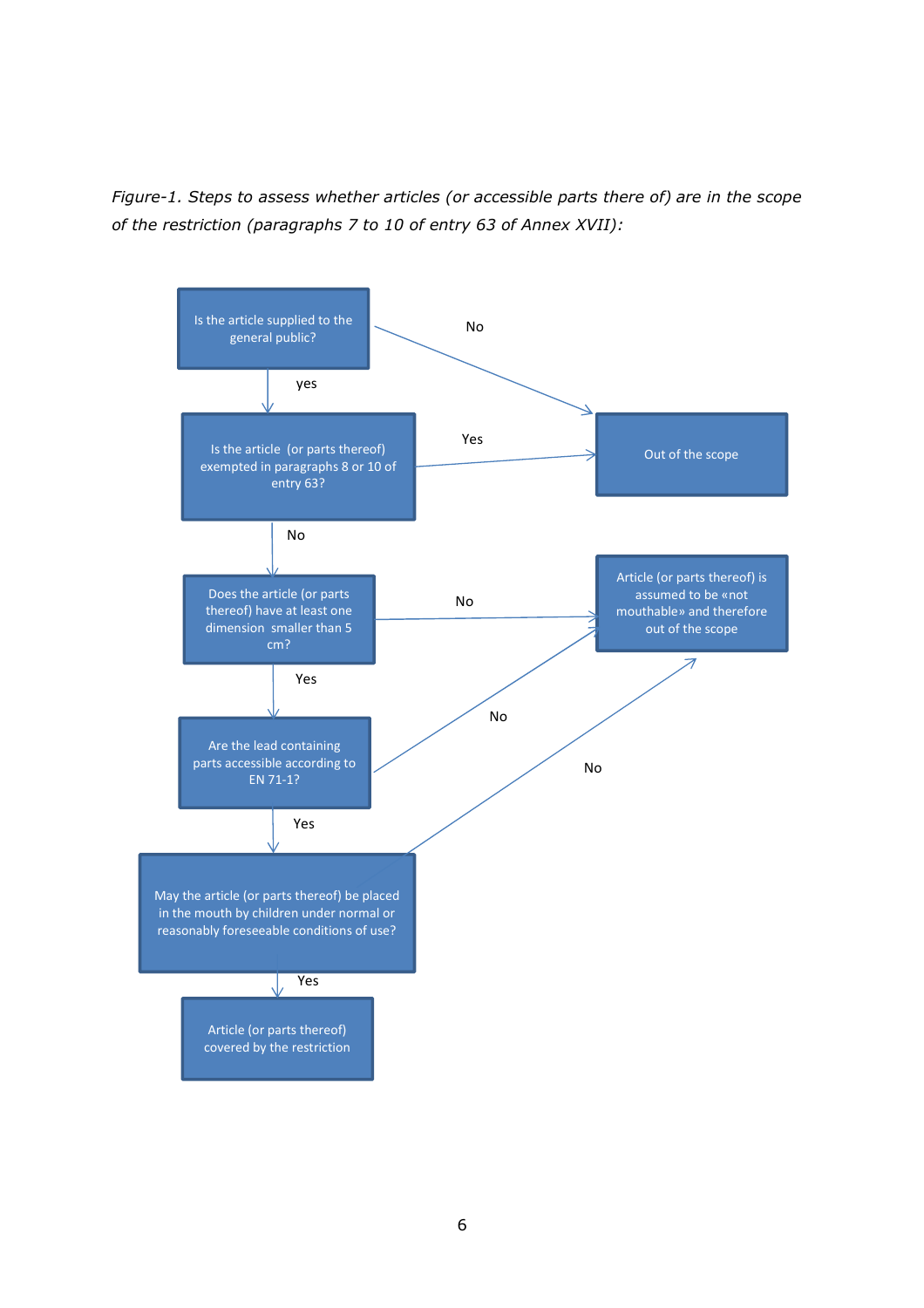## **2.3 Indicative lists of examples of articles which fall in or out of the scope of this restriction**

Based on the evaluation presented in the RAC/SEAC opinion<sup>9</sup> on the Swedish proposal for a restriction and in the Background document<sup>10</sup> on "Lead and its compounds in articles supplied to the general public" it is overall concluded that: *The articles addressed in this restriction are articles supplied for the general public, which may be mouthed by small children, and where those articles contain lead or lead compounds (not regulated by other relevant EU legislation) in any of their accessible parts.*

This conclusion was the basis for the amendment of entry 63 ("lead and its compounds") to also cover articles intended for consumer use. It has to be noted that any articles intended exclusively for professional/industrial uses are excluded from the scope of this restriction.

Furthermore, the judgement about whether an article is covered by this restriction should be taken after carefully considering the concepts that define its scope, such as mouthability, accessibility of lead-containing parts and/normal or reasonably foreseeable conditions of use. This guideline provides indicative lists of articles which can be considered to fall within (or out of) the scope of this restriction (paragraphs 7 to 10 of entry 63 of Annex XVII).

## *2.3.1 Examples of articles within the scope*

i,

Annex 1 of this guideline provides examples of the broad types of consumer articles which are considered to be potentially within the scope of the restriction, as a consequence of being mouthable during normal or reasonably foreseeable conditions of use by children. The indicative ("non-exhaustive") lists of articles supplied for the general public include:

• *Clothing categories,* (including metal or plastic details such as: buttons, zippers,

<sup>9</sup>RAC (Committee for Risk Assessment) /SEAC (Committee for Socio-economic Analysis) compiled opinion available on ECHA's website: http://echa.europa.eu/documents/10162/f5a59251-8ef0-4f44-bfd4- 95bffca7f807

<sup>&</sup>lt;sup>10</sup>Available on ECHA's website:http://echa.europa.eu/documents/10162/ab0baa9c-29f8-41e2-bcd9-42af796088d2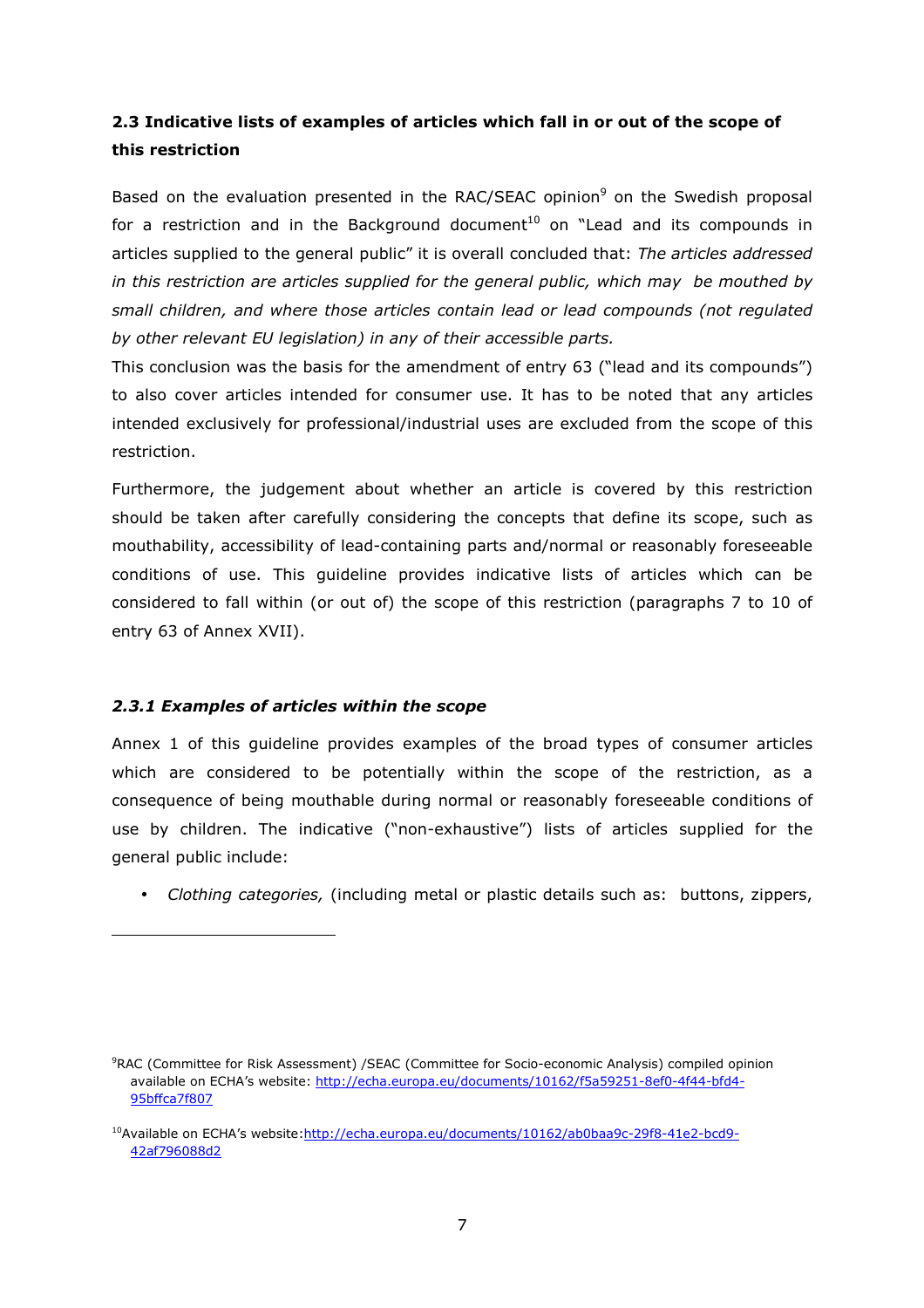other fastenings or decorative details) (Annex 1-A).

• *Footwear* (Annex 1-B).

l

- *Sports and leisure articles* (particularly their handles and grips) (Annex 1-C).
- *Accessories* (bags, badges, but excluding items covered by the paragraphs 1 and 2 of the entry 63) (Annex 1-D).
- *Stationery* (rubber erasers, writing instruments etc.<sup>11</sup>) (Annex 1-E).
- *Interior decoration items* (Christmas decorations, decorative magnets, figurines, etc.) (Annex 1-F).

For a few articles of the above indicated categories (e.g. curtain weights, writing instruments, spectacles) the reasoning for their inclusion in the scope of the restriction is briefly presented in specific footnotes of the relevant Annex 1 lists.

In addition, the following "wide" categories of articles were considered to be within the scope of the restriction:

(i) Articles made of recycled materials: A number of comments were submitted by stakeholders to ECHA during the public consultations, proposing exemptions from the general scope of the restriction based on the recycled nature of some plastics and metal alloys. It was claimed that some residual ("legacy") lead may still be present in articles made from recycled PVC, at levels exceeding the limit of 0.05 % by weight. *However, as reflected in the compiled RAC/SEAC opinion, such articles have the same risk profile and thereby pose the same risk as articles made of virgin (not recycled) materials, if falling within the scope of the restriction*.

Furthermore, examination of the relevant comments led to the conclusion that articles manufactured from recycled (lead-containing) PVC material are mainly used in construction applications and their mouthability/reachability by children is unlikely as they are incorporated in a permanent manner in construction works. However, for some construction products (e.g. insulation material), it should be assessed whether they would typically be reachable by children once installed and mouthable under reasonably foreseeable conditions of use. Hence construction products that, once installed, are not reachable by children cannot be placed in the mouth under reasonably foreseeable

 $11$  Tips of pens: By considering the very small size of the very tip of the pen (where the ink comes out, see Annex 3, picture-a), there is a very low potential for exposure. This part is explicitly exempted from the restriction in paragraph 8(h) of entry 63.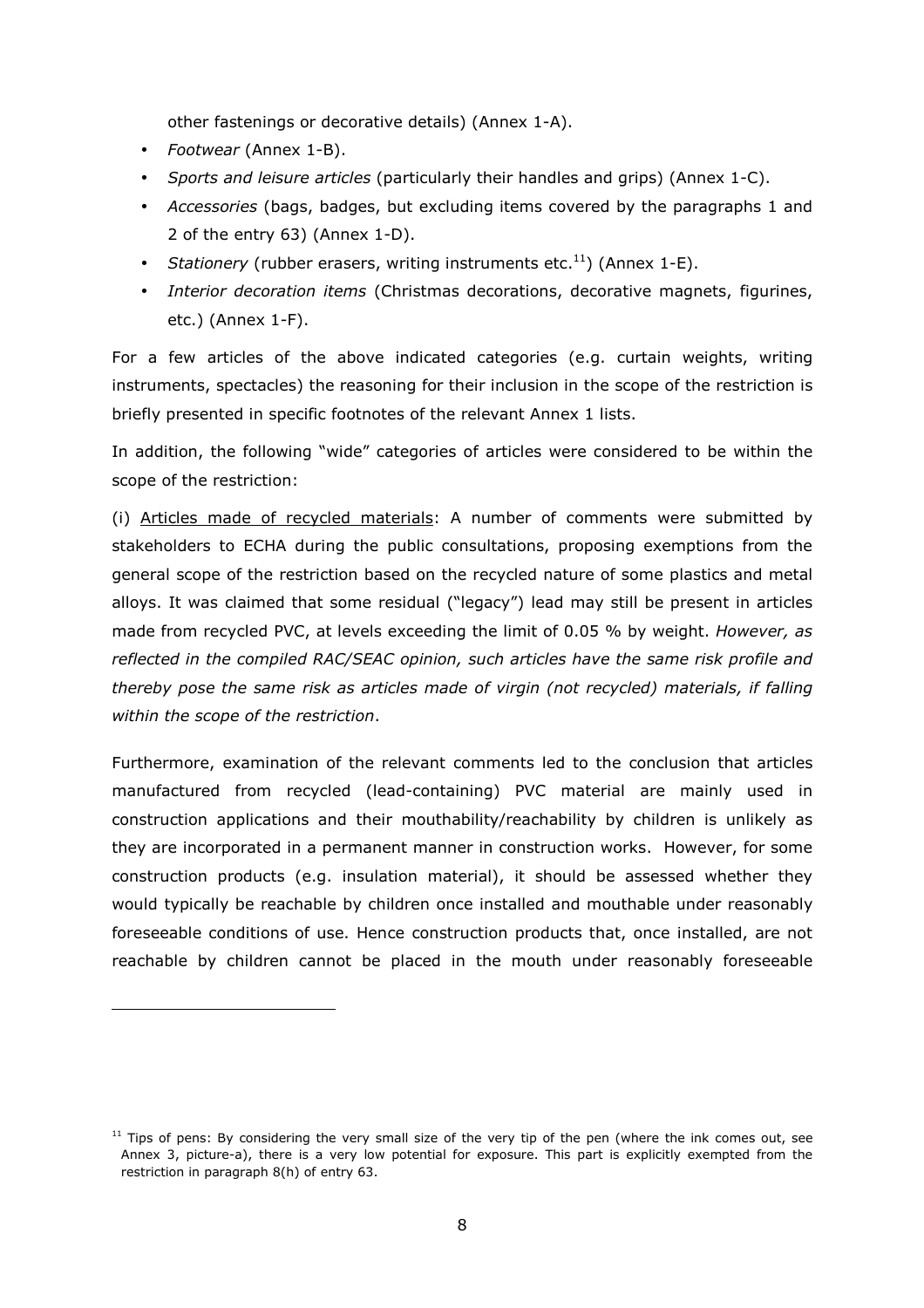conditions of use and are excluded from the scope of the restriction as indicated in the Annex table 2-C.

(ii) Childcare articles: Although not explicitly mentioned in the initial Annex XV report, it has been clarified in the Background document that childcare articles (e.g. mouthable parts of baby carriages, inflatable mattresses; and similar articles) are clearly covered by the scope of this restriction. A definition of childcare articles as well as examples of articles that can be mouthed by children in the context of Entry 52, are given in the previously mentioned ECHA guideline on phthalates. As clarified in a recent restriction Q&A (No 983 available on ECHA's website: http://echa.europa.eu/qa-display/- /qadisplay/5s1R/view/reach/restrictions) this definition of childcare articles can be considered as valid for all the entries of Annex XVII. In this guideline, a list of examples of childcare articles is provided in the Annex table 1-G.

## *2.3.2. Examples of articles totally or partially excluded from the scope (Annex-2)*

Annex 2 of this guideline provides examples of articles out of the scope of this restriction together with the reasons why, such as:

- Articles specifically exempted from the restriction (listed in Annex 2-A). This includes articles which are covered by other European Union legislation specifically regulating lead specified in paragraph 8 (a) and (k) of entry 63 (Annex 2-B).
- Types of articles considered to be outside the scope of the restriction following evaluation of comments submitted by stakeholders during the public consultations (e.g. ammunition, fixed furnishings, etc.) (included in Annex 2-C).

Furthermore, taking into account ECHA's Scientific Committees (RAC/SEAC) evaluation of a number of comments submitted by stakeholders for certain "wide" categories of articles, it is relevant to note that:

(i) Outdoor items: The evaluation during the opinion making process concluded that outdoor articles should be assessed on a case by case basis. It cannot be excluded that children may place some articles in their mouth that are mainly intended for outdoor use such as: (i) garden hoses, potentially lying on the ground, are often brightly coloured and could be mouthed (in particular their tip) due to their dimensions and appearance; (ii) sport, town and water-proof footwear, since these are used in many everyday activities and can also be stored indoors and within the reach of children. On the contrary, other types of outdoor articles are considered not to be reachable by children under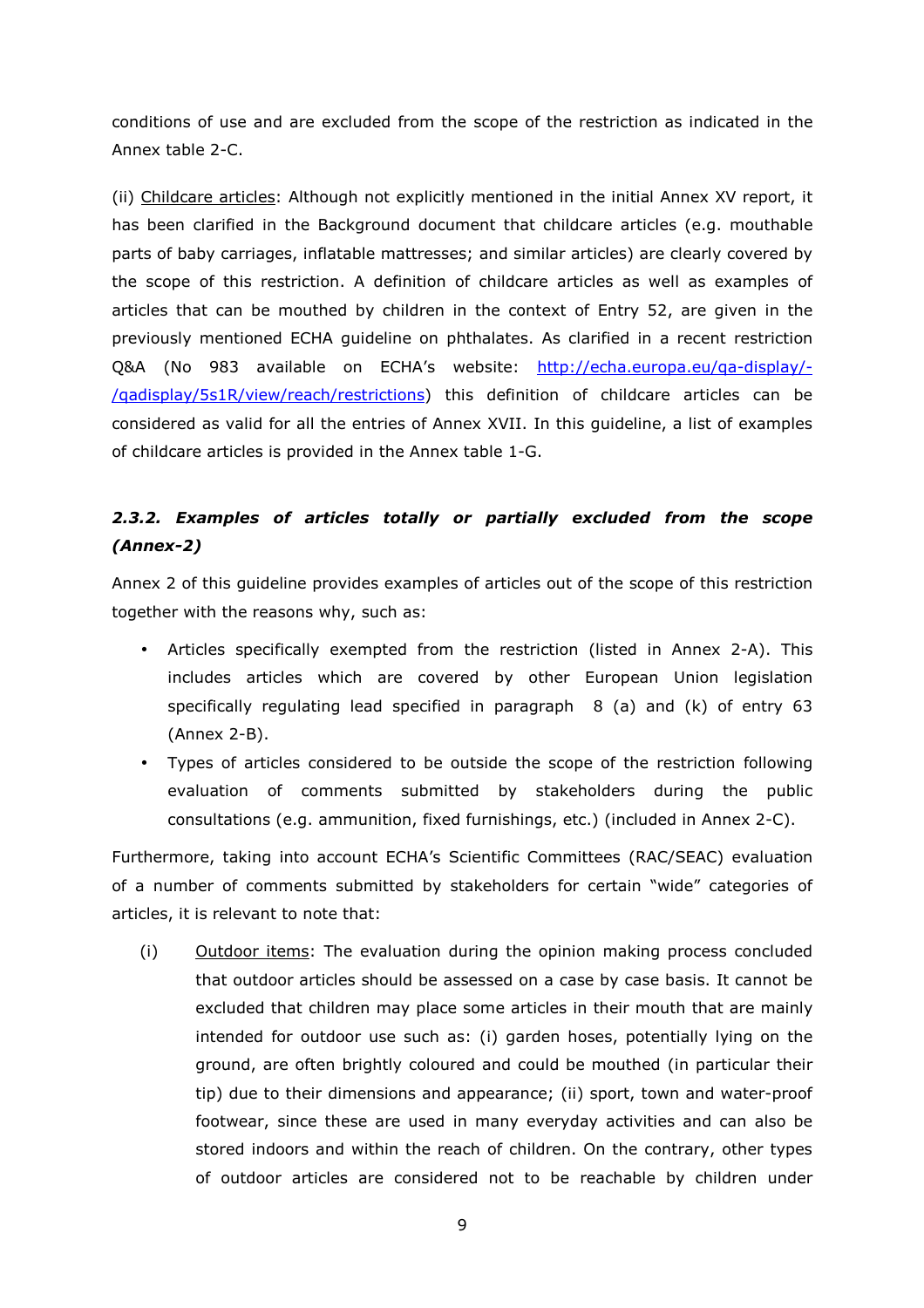normal or reasonably foreseeable conditions of use (e.g. garden umbrellas).

(ii) An overview of examples of outdoor articles, and their status as regards the restriction, is given in Annex 4.

(ii) Coated articles: A few examples of coated articles or parts of articles were considered in the Background Document following the submission of relevant comments in the public consultations. RAC, in its opinion (2014), highlighted the need to specify what the 'coating' is comprised of, as the potential risk depends on the effectiveness of the coating in preventing migration of lead. In this respect, the established migration limit of 0.05 µg/cm<sup>2</sup> per hr (0.05 µg/g per hr) is considered as a suitable way of addressing this issue. If the migration of lead from the coated article is below the migration limit value after being subjected to a wear test simulating a period of at least two years of normal use of the article, this is considered as sufficiently protective and therefore such articles would fall outside of the scope of the restriction. The established migration limit will therefore be used for enforcing this restriction for lead containing coated articles such as: spectacle frames, curtain weights, coated decorative items etc.

It must be stressed that not all coated articles containing lead are considered as out of the scope. They should be exempted only if they do not exceed the migration limit in paragraph 7 of entry 63. Therefore a case-by-case judgement should be made.

Two years of wear resistance is considered to be a reasonable indicator of coating integrity, sufficient to prevent migration of lead. This approach is analagous to that used in relation to the migration of nickel in Entry 27 and takes account of European Standard EN 12472 $^{12}$ .

(iii) Second-hand articles: A derogation was provided for articles placed on the market for the first time before 1 June 2016, in order to exempt second hand articles from the restriction for reasons of enforceability and in line with the Forum advice.

l

 $12$  A European standard, EN 12472, is available for the simulation of wear and corrosion of coated items. (http://standards.cen.eu/dyn/www/f?p=204:110:0::::FSP\_PROJECT,FSP\_ORG\_ID:33166,413439&cs=13D26A D110CAFC3FDC2AB7BEB14DD3173). It was originally developed for the restriction which addresses health risks related to nickel in articles pierced in the human skin or in direct and prolonged contact with the human skin.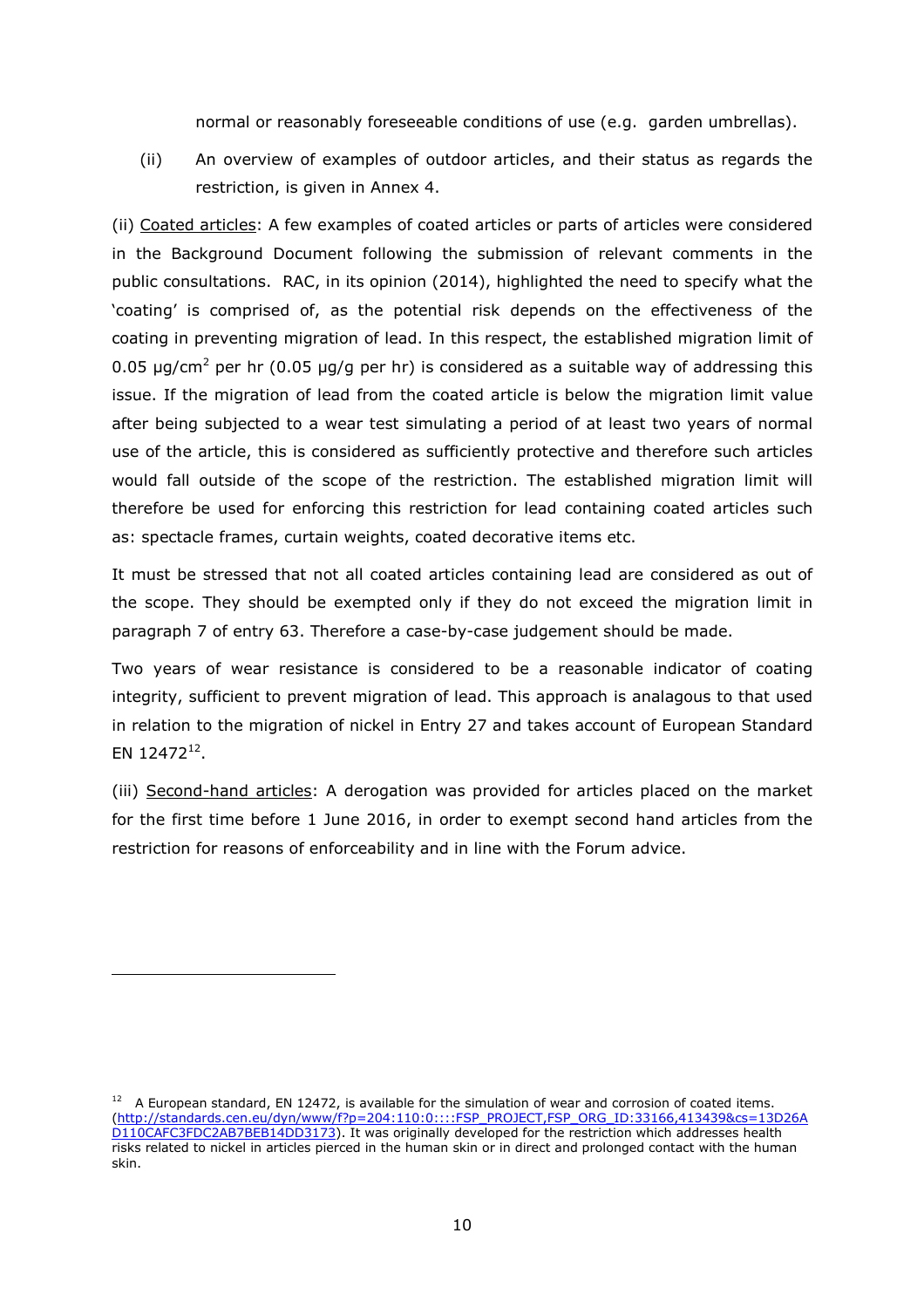#### **ANNEXES**

**ANNEX-1** *Indicative lists of examples of articles supplied to the general public within the scope of this restriction (paragraphs 7 to 10 of entry 63)<sup>13</sup>*

#### *Table 1-A Examples of clothing items*

Rainwear, anoraks, ski-jackets, wind-cheaters, wind-jackets

Trousers and breeches, including those made of cotton, wool, fine animal hair or manmade fibres shorts, bib and brace overalls, dresses, skirts and divided skirts, blouses, and shirts.

Braces, suspenders, garters and similar articles and parts thereof

Nightshirts, nighties and pyjamas, baby garments and clothing accessories, including vests, rompers, underpants, stretch-suits, napkins

Suits ensembles and blazers, tracksuits, ski suits, and jogging suits waistcoats, overcoats, car-coats, capes, cloaks

Gloves (incl. leather sports gloves, mittens and mitts)

Parts of garments or of clothing accessories

Adult/children jerseys, pullovers, sweatshirts, waistcoats and cardigans, of wool or fine animal hair

T-shirts, singlets and vests

l

Interior textiles and their decorative details (e.g. pillows, blankets etc.)

<sup>13</sup> Articles within the scope: Please note that the listed examples concern types of consumer articles for which there is an understanding that they will generally meet the inclusion criteria that define the scope of this restriction as discussed under section 2.2 (and presented in figure 1). Therefore, these are articles commonly being within the reach of children and potentially mouthable by small children under reasonably foreseeable conditions of use. In addition, it must be noted that for an article to be within the scope it should also contain lead at a concentration higher than the thresholds given in the restriction.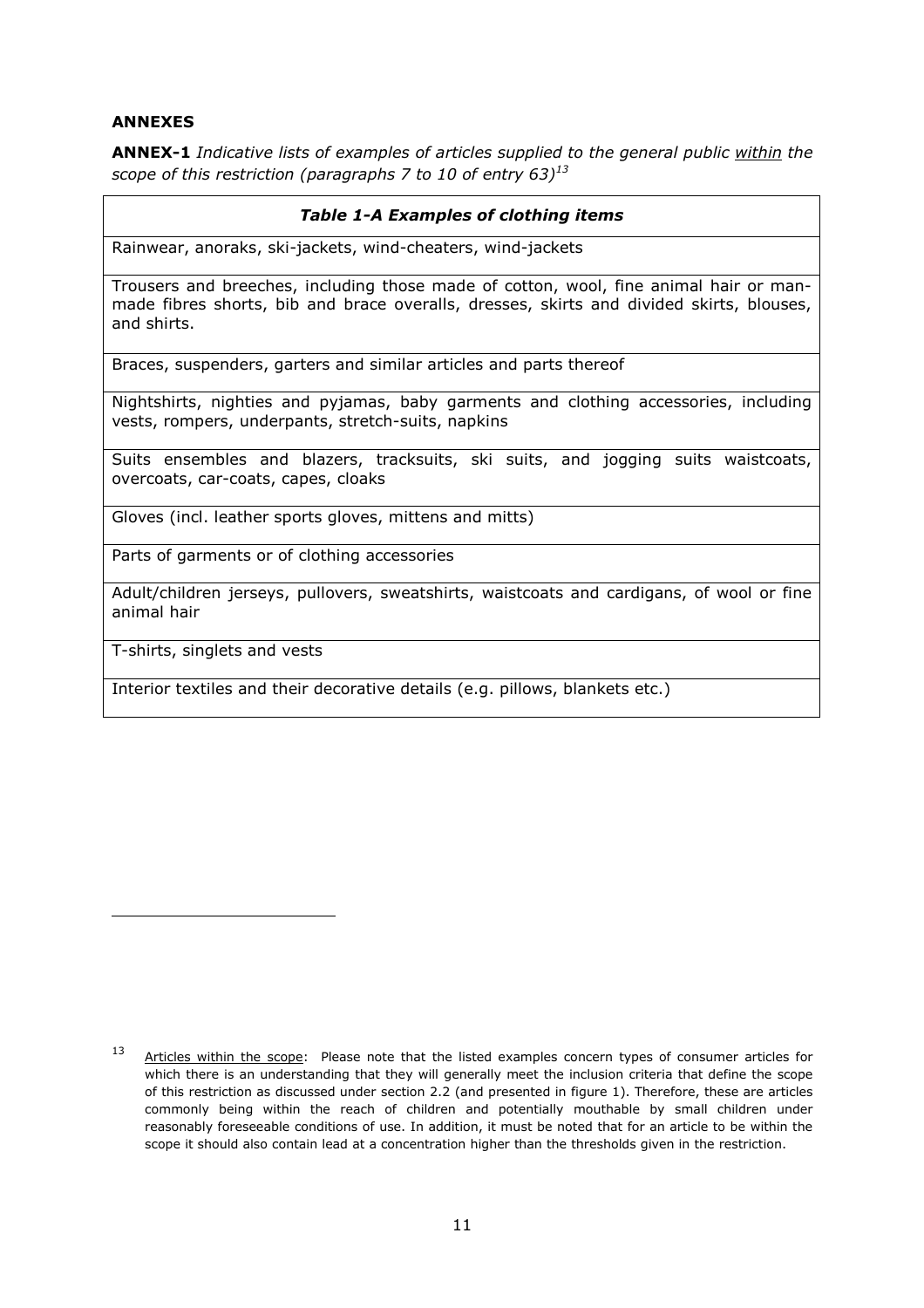## *Table 1-B Examples of footwear (typical outdoor footwear included in table of Annex 4)*

Sandals with rubber or plastic outer soles and leather uppers (including thong-type sandals, flip flops)

Slippers and other indoor footwear with rubber or plastic outer soles and plastic uppers (including bedroom and dancing slippers, mules)

Footwear with wooden base, cork or other outer soles and leather or textile uppers (including clogs)

## *Table 1-C Examples of sports and leisure items*

Pneumatic mattresses

Sleeping bags

Articles and equipment for table-tennis (including bats, balls and nets)

Tennis, badminton or similar rackets, whether or not strung

Balls (golf balls, table-tennis balls, punch balls)

Other articles and equipment for sport and open-air games

Articles and accessories for billiards

Medals used for sports/awards purposes (with the exemption of those considered as jewellery or used for religious purposes)

## *Table 1-D Examples of accessories*

Belts and bandoliers and any other type of clothing accessories

Trunks, suitcases, vanity-cases, briefcases, school satchels and similar containers

Handbags, and backpacks of leather plastic sheeting, textile materials or other materials (including those without a handle)

Cases and containers - eg. cigarette cases

Travel sets for personal toilet; sewing; or shoe or clothes cleaning

Manicure or pedicure sets and instruments (including nail files)

Sewing, knitting needle, bodkins of iron or steel, for use in the hand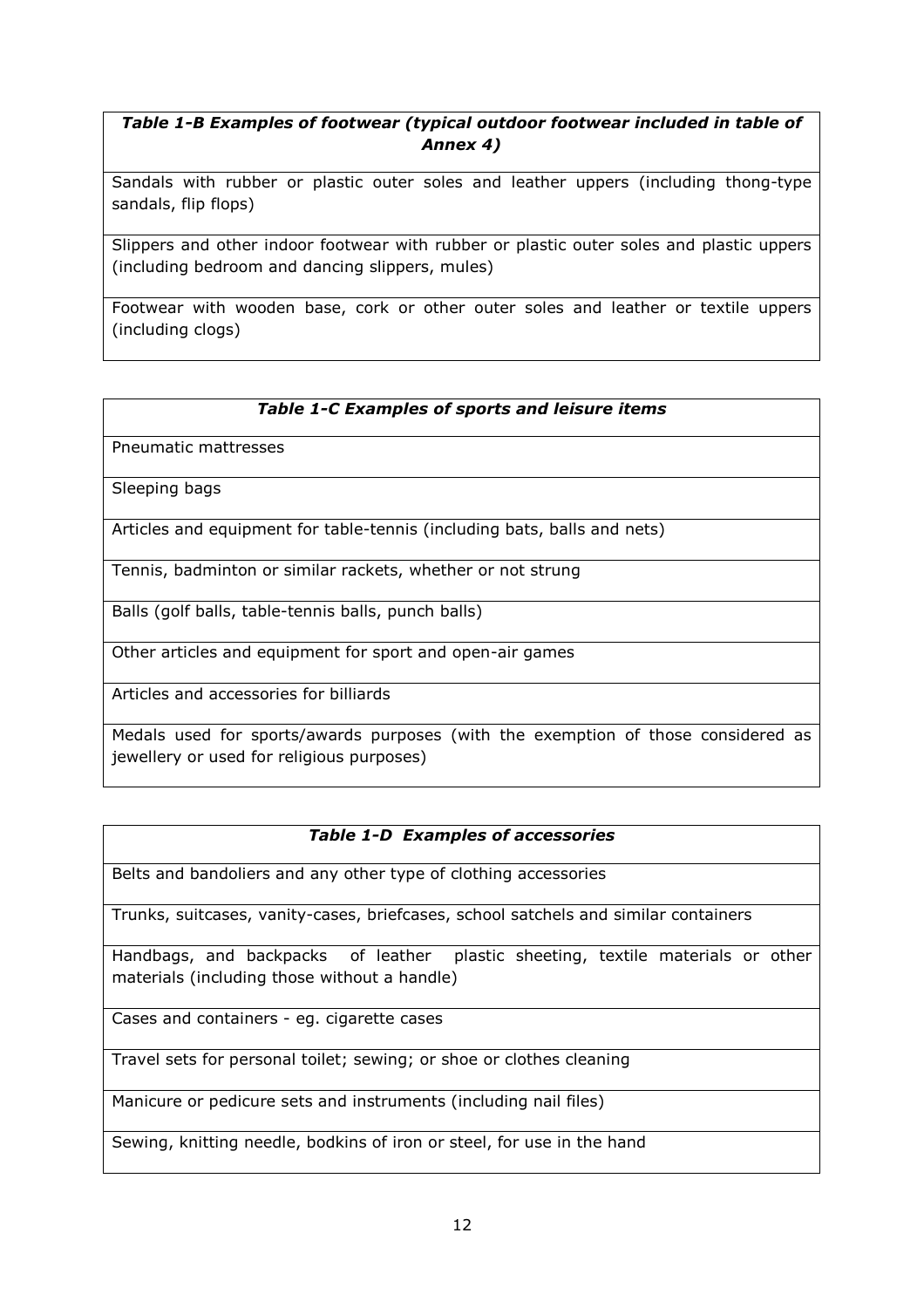Iron or steel snuff boxes, cosmetic and powder boxes and cases, and similar pocket articles

Sunglasses $^{14}$ , spectacles goggles and the like, corrective, protective or other (if not coated); Plastic and non-plastic spectacle frames and mountings for spectacles

Umbrellas (including sun umbrellas, walking-stick umbrellas)

Hair accessories (such as hair-pins, hair-bands etc.) not falling under the scope of paragraphs 1-6 of entry 63

## *Table 1-E Examples of stationery items*

Erasers of vulcanized rubber

Pencil sharpeners and their blades (including packet type pencil sharpeners)

Office articles such as letter clips, letter corners

Ball-point pens (except for the tip which is exempted<sup>15</sup>)

Felt-tipped and other porous-tipped pens and markers

Propelling or sliding pencils

-

Fountain pens, stylograph pens and other pens, indian ink drawing pens

Pencils and crayons with lead encased in a rigid sheath, rulers etc. (excluding pencils for medicinal, cosmetic or toilet uses)

Metal or plastic-binder elements (such as spirals, rings, etc.)

<sup>&</sup>lt;sup>14</sup> Sunglasses and Spectacle frames: Exposure to lead from the part of the frames where migration can occur is dependent on whether there is a suitable coating or not. If there is no such protection the spectacle frames will be within the scope since they are mouthable during normal and reasonably foreseeable conditions of use.

<sup>&</sup>lt;sup>15</sup> Writing instruments: Except for the tip, the rest of the writing instrument (such as the nose and clip) is larger and these parts of the article are therefore considered to be within scope (see picture a-Annex 3).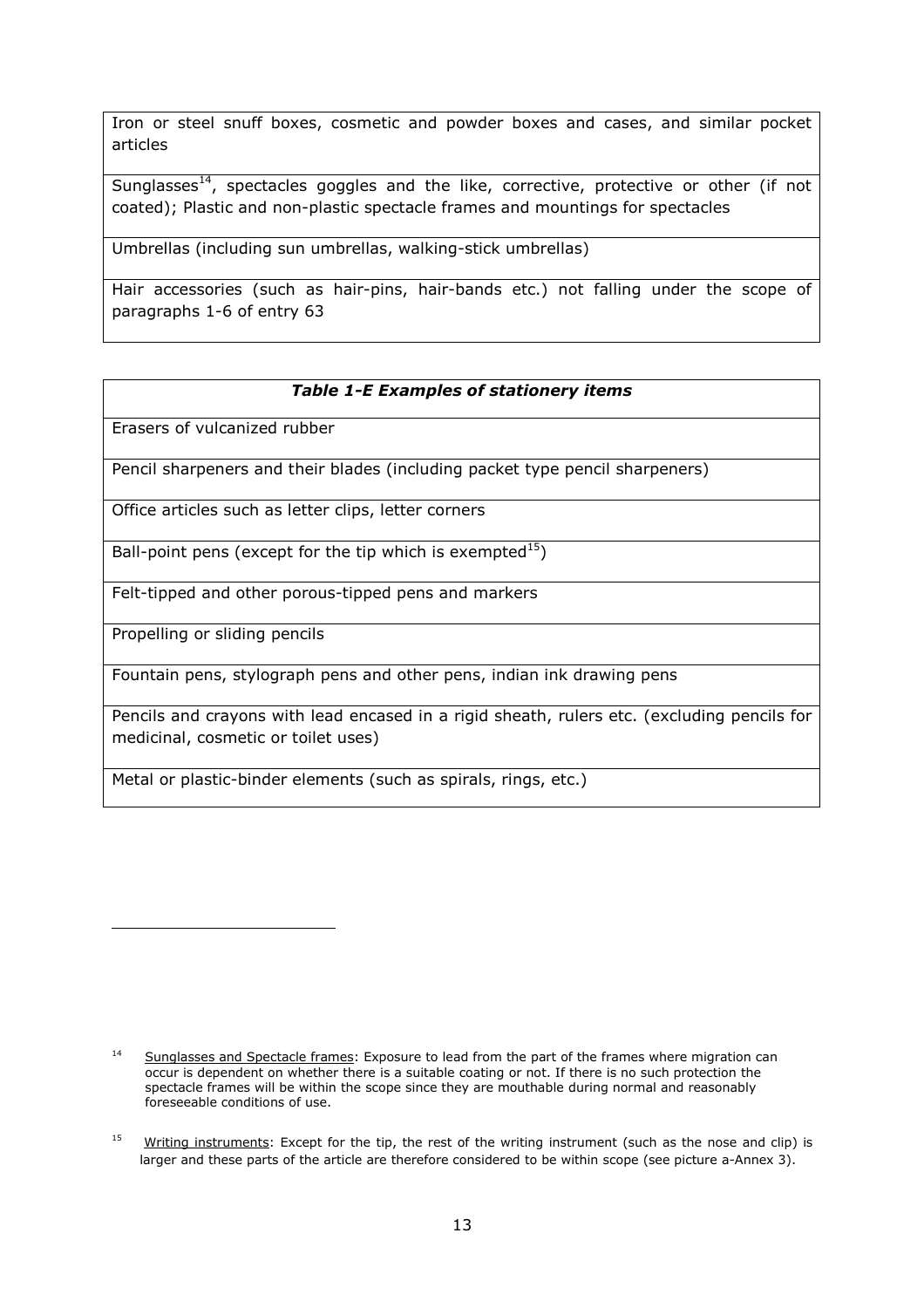## *Table 1-F Examples of interior decoration items*

Furnishing articles including furniture and cushion covers for car seats (except for fixed furnishings)

Plastic, metals and wooden frames for paintings, photographs, mirrors or similar objects, wooden (painted) articles, candlesticks

Household articles and toilet articles, made of plastics, porcelain or china

Statuettes, mirrors and other ornamental articles made of base metal, plastic, ceramic or porcelain (including photograph, and pictures)

Bells, gongs, etc., non-electric, of base metal

Articles for Christmas, Easter etc. festivities, carnival or other entertainment articles (excluding candles, statuettes, statues and the like used for decoration of places of worship)

Artificial flowers, artificial fruits, foliage and parts thereof

Upholstered and non-upholstered seats with metal frames (excluding swivel seats, medical, surgical, dental or veterinary seats, barbers or similar chairs, for motor vehicles, for aircraft)

Seats convertible into beds, seats of cane, osier, bamboo or similar materials

Curtains and curtain weights<sup>16</sup>, table cloth weights

l

<sup>&</sup>lt;sup>16</sup> Curtain weights: Curtain weights as such are considered to be accessible, mouthable and within the range of a child so foreseeable use may occur. If the curtain weights are coated in plastic or another material that will prevent lead migration (and thereby fulfil the condition that "if migration can be demonstrated to be below the established limit in the terms of paragraph 7 of entry 63) these can then be considered as exempted from the restriction".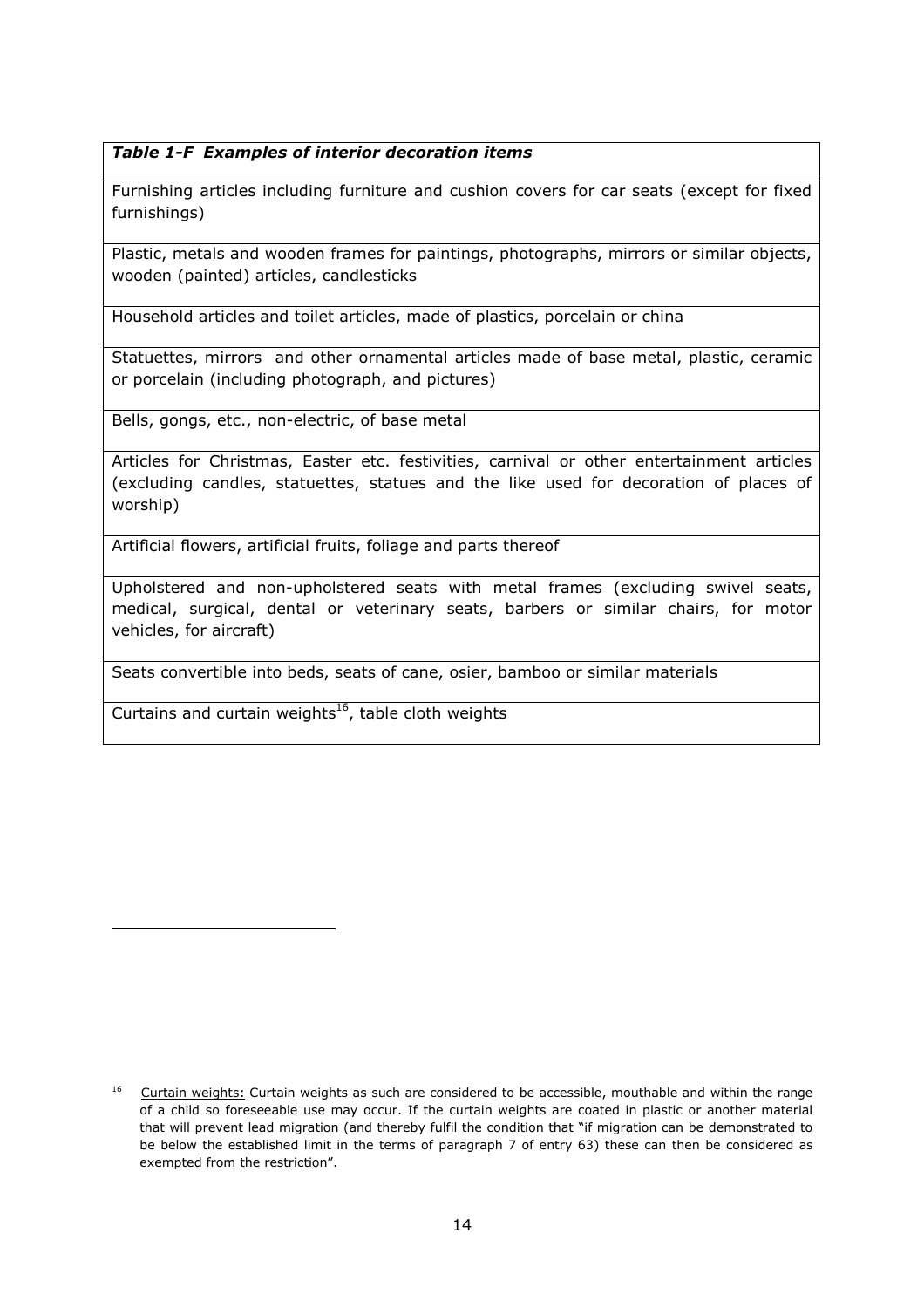## *Table 1-G Examples of childcare articles*

Blankets (if placed above sheets or cannot be tightly fixed to the mattress)

Articles which are used for the hygienic care of children (articles for the bath such as bathtubs, bathtub mats, hairbrushes, bath thermometers, or nail cutters)

Part of baby carriages (upper surface of side arms, uppermost part of sides and straps and front edge of the tray) and child car seats

Changing table pillow (edges)

l

Carrying sling with parts of plastic (accessible parts on the upper side)

Breast-feeding pillow (external parts)

Parts of pushchairs (surfaces of bumper bar, seat sides and braces, straps or belts)

**ANNEX-2** *Indicative lists of examples of articles supplied to the general public that fall out of the scope of this restriction (paragraphs 7 to 10 of entry 63)* 

|                                       | Table 2-A Article types exempted from the restriction (as indicated in |  |
|---------------------------------------|------------------------------------------------------------------------|--|
| paragraphs 7-10 of entry 63) $^{1/2}$ |                                                                        |  |

| Types of articles                                                             | Justification/conditions as explained in<br>recitals of the restriction (Commission<br>Regulation (EU) 2015/628) |  |
|-------------------------------------------------------------------------------|------------------------------------------------------------------------------------------------------------------|--|
| Keys, locks, padlocks and musical<br>instruments (par.8-e,f)                  | This derogation is based on socio-economic<br>grounds including lack of suitable<br>alternatives.                |  |
| Crystal glass, enamels, and precious and<br>semiprecious stones (par.8-b,c,d) | The exemptions were granted as<br>the<br>expected migration level is low.                                        |  |

<sup>17</sup> Please note that according to the paragraph 9 of entry 63 of Annex XVII to REACH, by 1 July 2019, *the Commission shall re-evaluate paragraphs 7 and 8(e), (f), (i) and (j) of this entry in the light of new scientific information, including the availability of alternatives and the migration of lead from the articles referred to in paragraph 7, including the requirement on coating integrity, and, if appropriate, modify this entry accordingly.*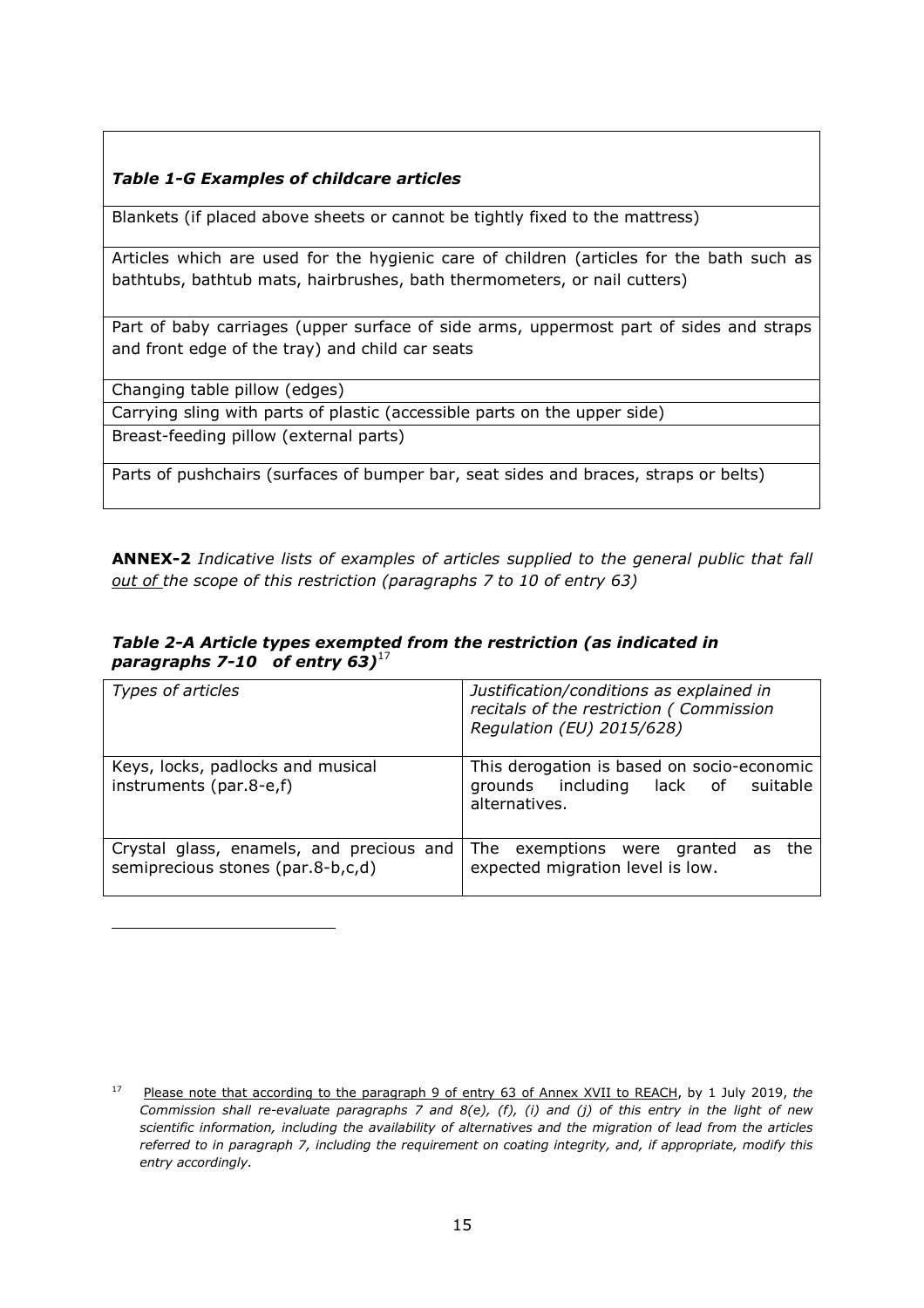| Brass alloys, if the concentration of lead in<br>the brass alloy does not exceed 0.5% | This exemption was granted on the basis<br>that migration rate of lead from brass<br>alloys is regarded acceptable for articles<br>with the stated maximum content limit.                                                                                                                                                                                                                                                                                                                               |
|---------------------------------------------------------------------------------------|---------------------------------------------------------------------------------------------------------------------------------------------------------------------------------------------------------------------------------------------------------------------------------------------------------------------------------------------------------------------------------------------------------------------------------------------------------------------------------------------------------|
| Religious articles for consumer use<br>$(par.8-i)$                                    | They have been exceptionally exempted<br>until a detailed assessment of the potential<br>impact of applying the restriction<br>is<br>performed. Examples of this type<br>оf<br>articles (whenever present in a household<br>and not in special places of worship e.g.<br>churches) are icons, crucifixes, rosaries,<br>etc.                                                                                                                                                                             |
| Portable zinc-carbon batteries and button<br>cells batteries (par.8-j)                | Both types of batteries, which are directly<br>available to consumers, are exceptionally<br>exempted from the scope until a detailed<br>assessment of the potential impact of<br>applying the restriction to them can be<br>performed.                                                                                                                                                                                                                                                                  |
| Tips of writing instruments (par.8-h)                                                 | This exemption was granted given the<br>small size of the very tip of the ball pen<br>(the part where the ink comes out) (Annex<br>3, picture-a), therefore there is a very low<br>potential for exposure.                                                                                                                                                                                                                                                                                              |
| Articles covered by EU specific legislation                                           | A list of articles covered by EU specific<br>legislation under which lead is already<br>regulated is presented in more details in<br>table 2-B.                                                                                                                                                                                                                                                                                                                                                         |
| Articles (coated or not coated) with very<br>low lead release (par.7)                 | The restriction shall not apply where it can<br>be demonstrated that the rate of lead<br>release from an article or any<br>such<br>accessible part of an article, whether<br>coated or uncoated, does not exceed 0.05<br>µg/cm2 per hour (equivalent to 0.05<br>µg/g/h), and, for coated articles, that the<br>coating is sufficient to ensure that this<br>release rate is not exceeded for a period of<br>at least two years of normal or reasonably<br>foreseeable conditions of use of the article. |
| Articles placed on the market for the first<br>time before $1$ June 2016 (par. 10)    | This exemption indicates that "second<br>hand" articles are not covered by the<br>restriction.                                                                                                                                                                                                                                                                                                                                                                                                          |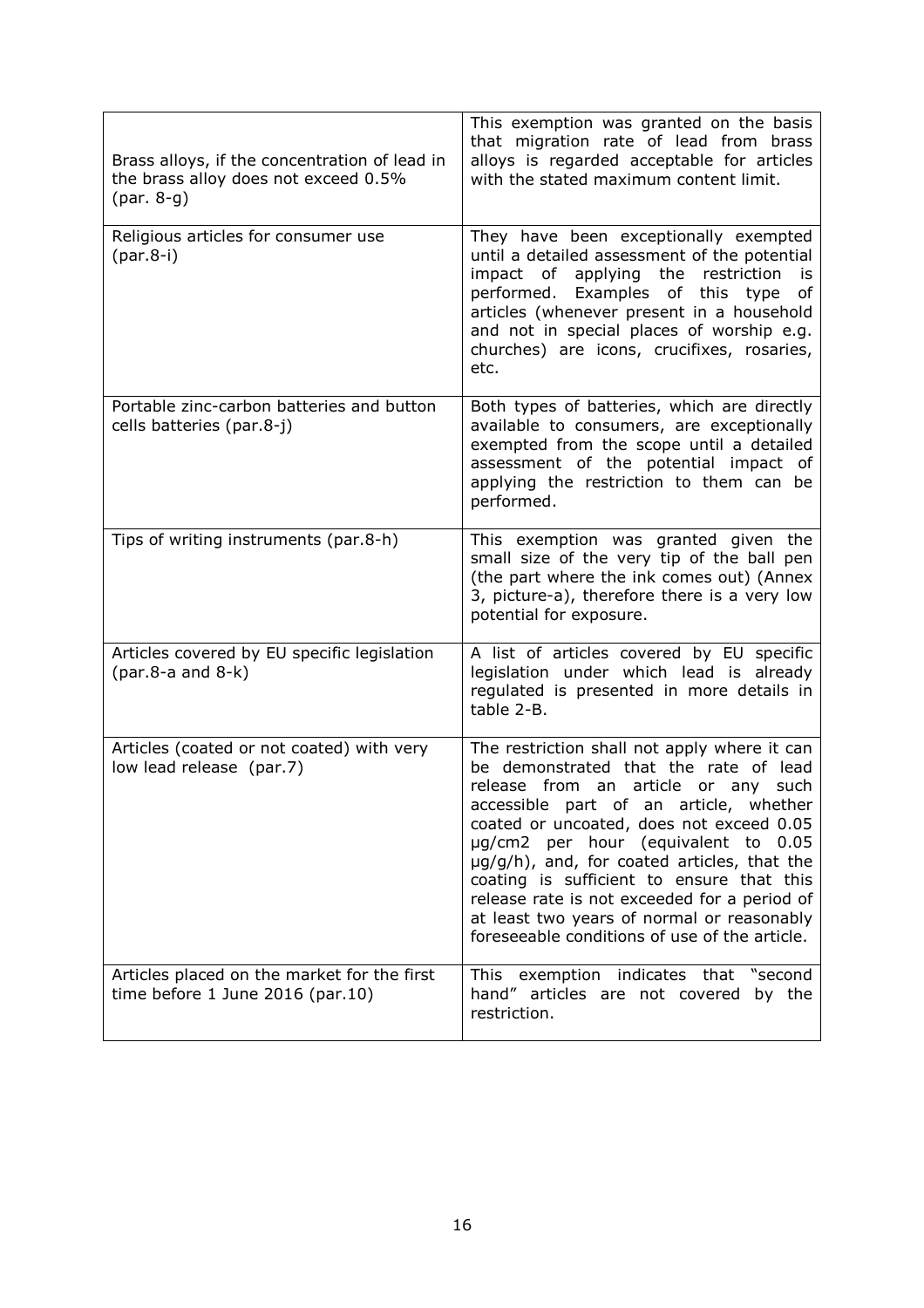#### *Table 2-B Article types which are exempted when covered by European Union legislation specifically regulating lead content and specified in the paragraphs 8(a) and (k) of entry 63*

| Type of articles                                                                                                                                                             | EU specific legislation                                                                                                                                        |  |
|------------------------------------------------------------------------------------------------------------------------------------------------------------------------------|----------------------------------------------------------------------------------------------------------------------------------------------------------------|--|
| Articles intended to come in to contact with<br>food (e.g. kitchen utensils, ceramic articles<br>for food/drinking use etc.) when covered<br>by the specific EU legislation. | Regulation (EC) No 1935/2004<br>on<br>materials and articles intended to come<br>into contact with food and repealing<br>Directives 80/590/EEC and 89/109/EEC. |  |
| Electrical and electronic articles, such as<br>bulbs, light sources etc.                                                                                                     | Directive 2011/65/EU on the restriction of<br>the use of certain hazardous substances in<br>electrical and electronic equipment.                               |  |
| <b>Toys</b>                                                                                                                                                                  | Directive 2009/48/EC on the safety of toys.                                                                                                                    |  |
| Jewellery articles                                                                                                                                                           | Paragraph 1(as referred in paragraph 8(a)<br>of Entry 63 of Annex XVII to REACH.<br>Restriction on lead in jewellery articles.                                 |  |
| Packaging materials                                                                                                                                                          | Directive 94/62/EC on<br>packaging<br>and<br>packaging waste.                                                                                                  |  |

#### *Table 2-C Article types which are considered out of the scope of the restriction due to non-mouthability/non-reachability under normal or reasonably foreseeable conditions of use*

| Type of articles                             | Justification                                                                                                                                                                                                                                                                                                                                                                                                                                                                                     |
|----------------------------------------------|---------------------------------------------------------------------------------------------------------------------------------------------------------------------------------------------------------------------------------------------------------------------------------------------------------------------------------------------------------------------------------------------------------------------------------------------------------------------------------------------------|
| Ammunition<br>(+fire arms and other weapons) | National<br>legislation implementing<br>Directives 91/477/EEC<br>contains<br>requirements to store ammunition securely<br>in order to prevent unauthorised access,<br>including access by children.                                                                                                                                                                                                                                                                                               |
| Fixed furnishings                            | The main part of fixed furniture (e.g.<br>cupboards) is of a size that is assumed too<br>big for mouthing. Furthermore, concerning<br>door furniture the articles may be fixed to<br>the door at such a height or in a manner<br>that they cannot be reached by small<br>with the mouth (e.g.<br>children<br>lever<br>handles, knobs, back plates, roses,<br>knockers). In those cases where they<br>cannot be reached by children they are<br>considered out of the scope of the<br>restriction. |
| Fishing rods and weights                     | These have obviously sharp and pointed<br>part of articles such as fishing hooks and<br>are typically out of the reach of children in<br>normal or reasonably foreseeable<br>conditions of use.                                                                                                                                                                                                                                                                                                   |
| Diving weights                               | Even though possibly mouthable (with side<br><5 cm in length), these generally will, due<br>to their heavy weight, be out of the reach                                                                                                                                                                                                                                                                                                                                                            |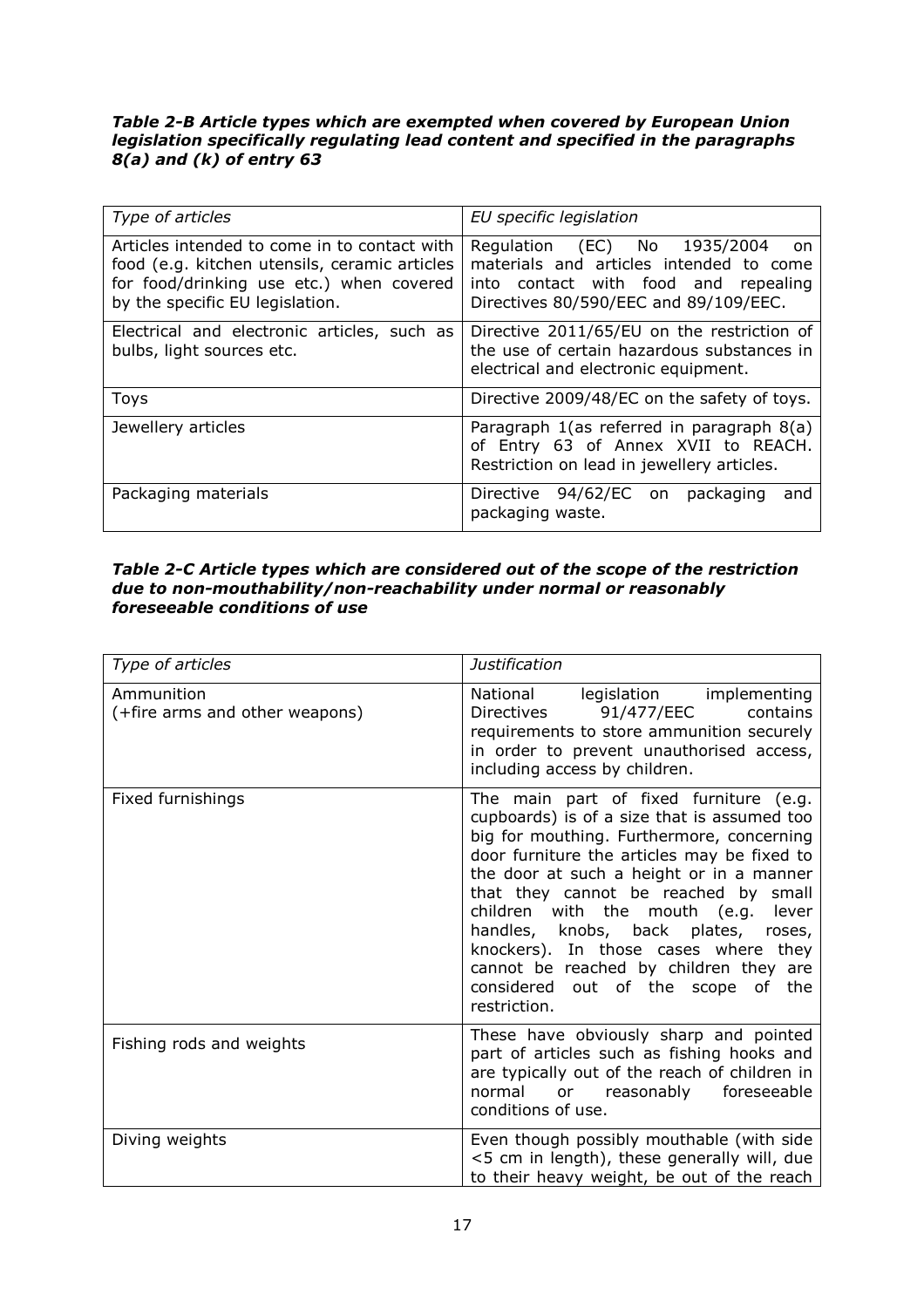|                                                                                                                                                           | of children, under normal or reasonably<br>foreseeable conditions of use.                                                                                                                                                                                                                                                                                                                                                                                                                                                                                                                                   |
|-----------------------------------------------------------------------------------------------------------------------------------------------------------|-------------------------------------------------------------------------------------------------------------------------------------------------------------------------------------------------------------------------------------------------------------------------------------------------------------------------------------------------------------------------------------------------------------------------------------------------------------------------------------------------------------------------------------------------------------------------------------------------------------|
| Internal hinge mechanisms in frames                                                                                                                       | These are considered out of scope since<br>due to their placement on the back side of<br>a frame, they are not reachable by children<br>under normal or reasonably foreseeable<br>conditions of use. Internal hinges are not<br>physically accessible when they are placed.                                                                                                                                                                                                                                                                                                                                 |
| Material and articles for construction and<br>building related applications (e.g. hinge<br>mechanisms/ screws and nails/ pipes and<br>sanitary tapware.). | The<br>mouthability/<br>reachability<br>οf<br>construction<br>products<br>by<br>children<br>İS<br>unlikely when these are incorporated in a<br>permanent manner in construction works.<br>Furthermore<br>various<br>articles<br>used<br>in<br>buildings embedded or installed are not<br>easily reachable by children under normal<br>or reasonable and foreseeable conditions of<br>use (e.g. hinge mechanisms, Annex 3<br>picture-b).<br>both<br>Since<br>construction<br>products and building related applications<br>cover a wide range of articles, a case by<br>case assessment should be performed. |
| Batteries containing lead                                                                                                                                 | Most of batteries containing lead, covered<br>by the Directive 2006/66/EC, are not<br>within the scope of the restriction (i.e.<br>automotive<br>batteries<br>industrial<br>or a<br>batteries). Small sealed lead-acid batteries<br>used by the consumers will often be out of<br>scope if the casing ensures the lead<br>contained within is not migrating (see table<br>2-A for the exempted types).                                                                                                                                                                                                      |
| Collectors'<br>tin<br>based figures<br>and<br>ship<br>miniatures                                                                                          | Miniature figures and models, including<br>miniature models of ships (see Annex 3-<br>pictures c and d) made of pewter alloy are<br>excluded from the scope of the restriction<br>when:                                                                                                                                                                                                                                                                                                                                                                                                                     |
|                                                                                                                                                           | -they meet the definition to be considered<br>as toys under the Toy Safety Directive (in<br>which case the provisions therein apply)<br>or;                                                                                                                                                                                                                                                                                                                                                                                                                                                                 |
|                                                                                                                                                           | - they are outside the scope of the Toy<br>Safety Directive<br>because they<br>are<br>"products for collectors", such as "detailed<br>and faithful scale models" or "historical<br>replicas of toys" and each product or its<br>packaging is labelled to indicate that it is                                                                                                                                                                                                                                                                                                                                |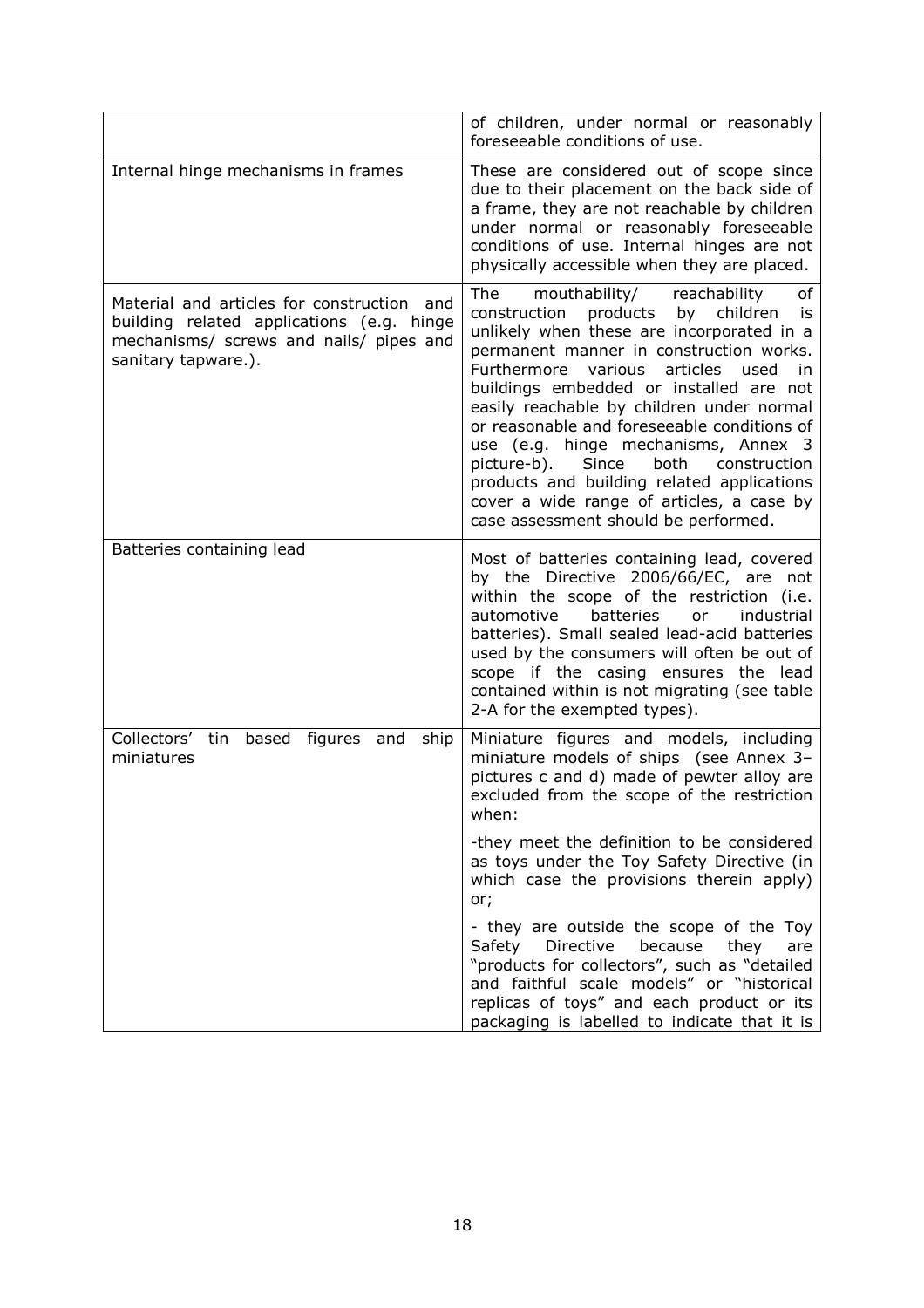| "intended for collectors of 14 years of age<br>and above $^{18}$ or;                                                       |
|----------------------------------------------------------------------------------------------------------------------------|
| - these articles are solely used in museums<br>and exhibition centres (e.g. to represent<br>battles/historical events); or |
| - these articles are enclosed in a container<br>so that the figure cannot be reached by<br>children.                       |

**ANNEX-3** *Pictures*<sup>19</sup> *of certain articles that fall in or out of the scope of the restriction* 

(a) Picture of a typical <u>writing instrument</u> (the tip is exempted, while "nose" and "clips" and other parts are considered mouthable , thereby within the scope)



Number 1 (nose), number 6 (tip), number 11 (clip)

i,

<sup>&</sup>lt;sup>18</sup> According to the Directive 2009/48/EC on the safety of toys, Annex 1, it is required that for certain articles which are products for collectors (thus not regarded as toys), the product or the packaging needs to bear a visible and legible indication that it is intended for collectors of 14 years of age and above. As examples of this category are e.g. detailed and faithful scale models.

<sup>&</sup>lt;sup>19</sup> Images were provided by the following sources: (a)-(b) by Fotolia (2015), (c) by KLIO (2015) and (d) by Rhenania-Miniaturen (2015).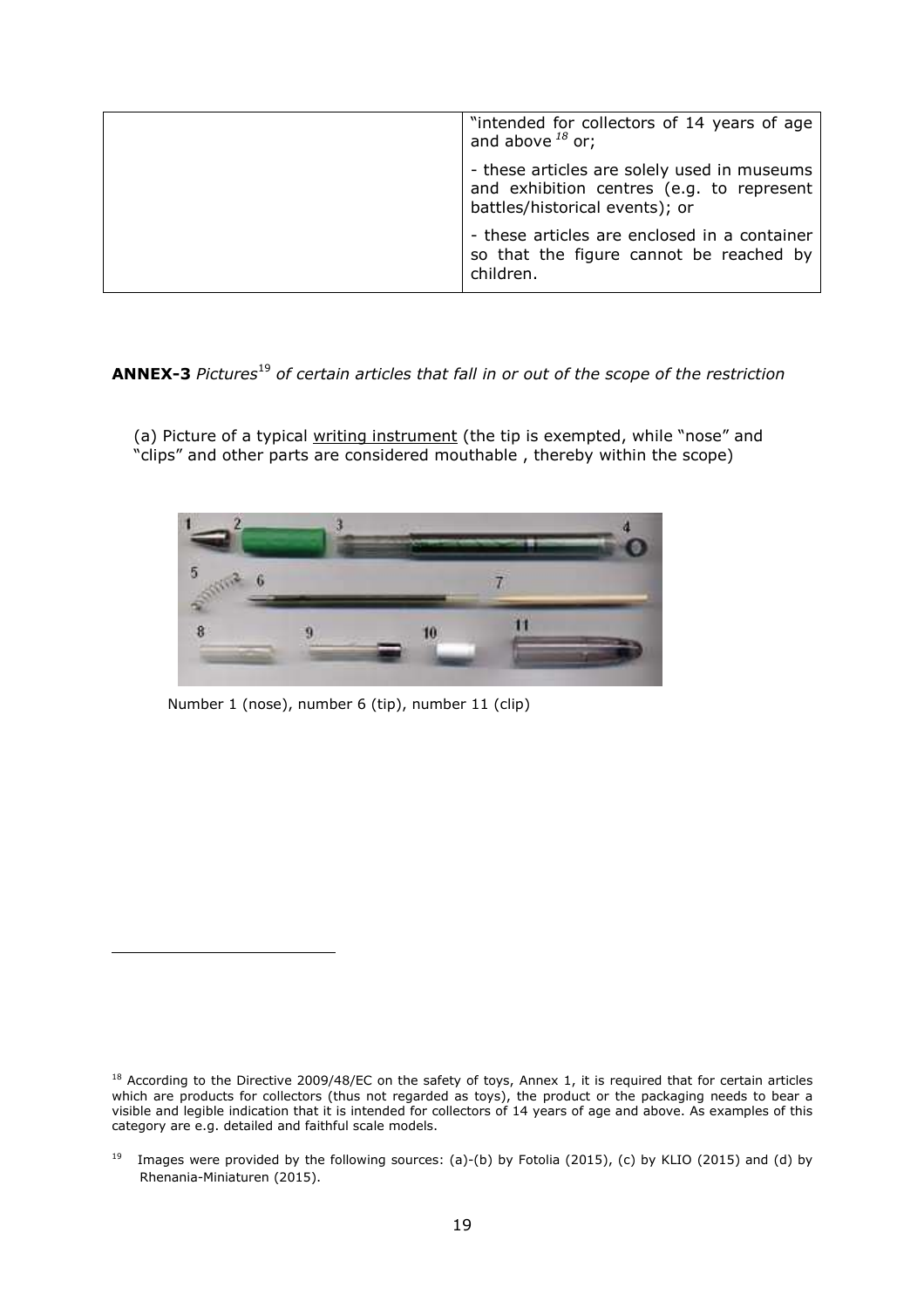(b) Picture of a typical hinge mechanism (not mouthable under normal or reasonably foreseeable conditions of use)



(c) Picture of a typical tin-based figure (mouthable; whether reachable by children under normal or reasonably foreseeable conditions of use should be analysed on a case by case basis)



(d) Picture of a typical ship miniature (metal scale 1:1250/1:1200) (mouthable; whether reachable by children under normal or reasonably foreseeable conditions of use should be analysed on a case by case basis)

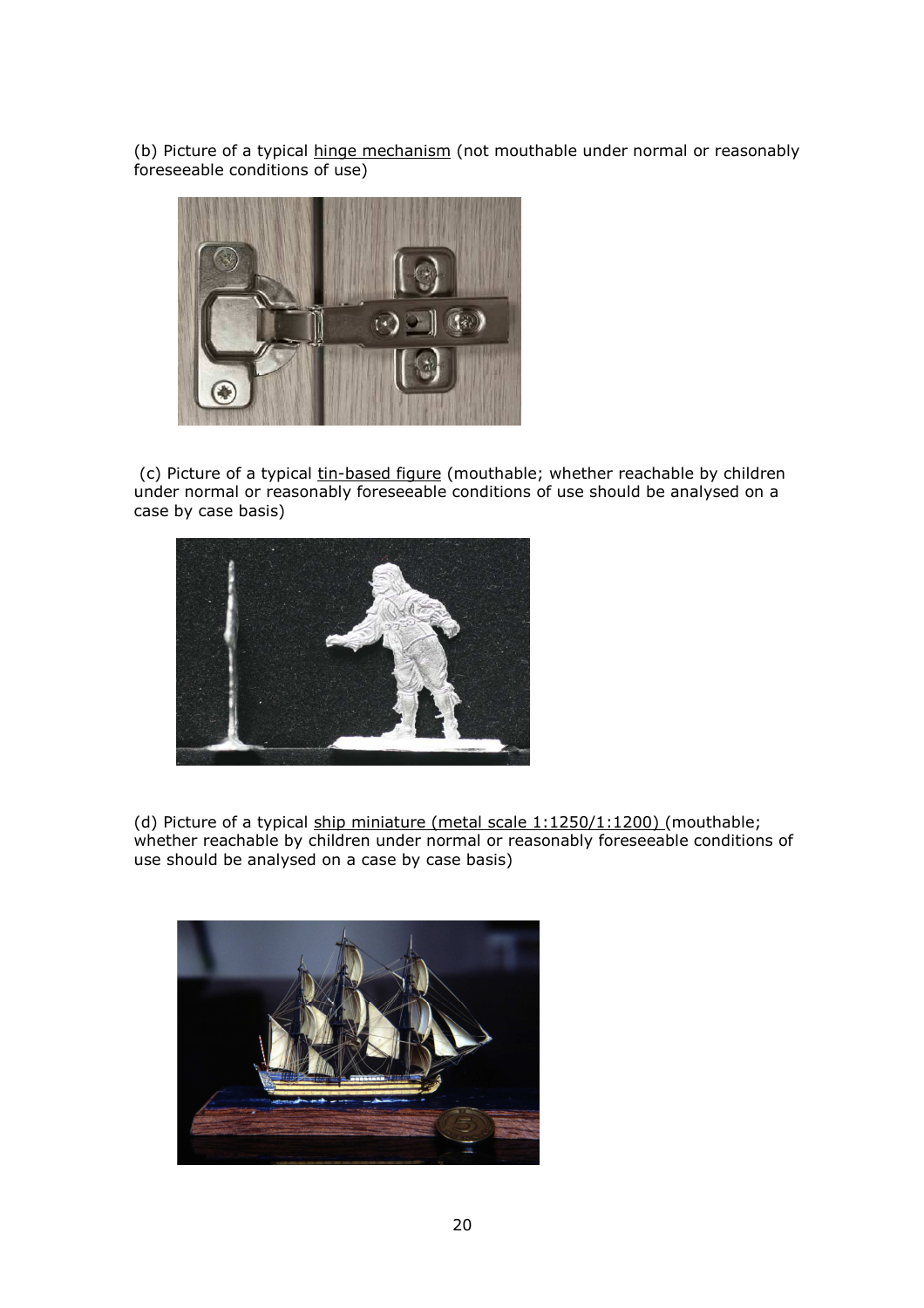| <b>ANNEX-4</b> Examples of outdoor articles                                                                                                                                                            |                                                                                                                                                                                                                                                                                                                                                                                    |  |
|--------------------------------------------------------------------------------------------------------------------------------------------------------------------------------------------------------|------------------------------------------------------------------------------------------------------------------------------------------------------------------------------------------------------------------------------------------------------------------------------------------------------------------------------------------------------------------------------------|--|
| Type of articles                                                                                                                                                                                       | Scope clarifications (IN or OUT from<br>the scope)                                                                                                                                                                                                                                                                                                                                 |  |
| Garden hoses <sup>20</sup>                                                                                                                                                                             | IN (can be reached by children, in<br>particular their tips, if left lying on<br>the ground). However, hoses made of<br>coextruded layers could be excluded<br>from<br>the<br>scope<br>if it can<br>be<br>demonstrated that the rate of lead<br>release, including from the tips, does<br>not exceed 0.05 µg/cm2 per hour in<br>the terms indicated in paragraph 7 of<br>entry 63. |  |
| Outdoor shoes:<br>Town footwear with rubber, plastic or<br>leather outer soles and textile uppers                                                                                                      | IN (can be reached by children under<br>normal or reasonable and foreseeable<br>conditions of use).                                                                                                                                                                                                                                                                                |  |
| Tennis shoes, basketball shoes, gym<br>shoes, training shoes and the like.                                                                                                                             |                                                                                                                                                                                                                                                                                                                                                                                    |  |
| Waterproof footwear, with uppers in<br>rubber or plastics                                                                                                                                              |                                                                                                                                                                                                                                                                                                                                                                                    |  |
| non-domestic<br>Saddlery and harness for<br>animals kept outside the house (such as<br>horses, cattle) made from<br>any material<br>(including traces, leads, muzzles, saddle<br>cloths, saddle bags), | OUT (should be normally out of reach<br><sub>of</sub><br>children<br>under<br>normal<br>or<br>reasonable<br>foreseeable<br>and<br>conditions of use).                                                                                                                                                                                                                              |  |
| and similar<br>for<br>coats<br>items<br>other<br>Dog<br>domestic animals/pets.                                                                                                                         | IN (these items could be reached by<br>children since they are normally<br>their proximity in<br>located<br>in<br>a<br>household).                                                                                                                                                                                                                                                 |  |
| Ski equipment                                                                                                                                                                                          | OUT (as they are relatively bulky and<br>heavy articles which will normally be                                                                                                                                                                                                                                                                                                     |  |

i,

<sup>20</sup> *Garden hoses*. The garden hoses are considered as mouthable and reachable by children, therefore under the scope of the restriction. The question about foreseeable use is also answered positively, since there in some cases will be a garden hose lying on the ground (e.g. for filling bathing basins) and it therefore could be mouthed. Information provided by stakeholders have clarified that garden hoses manufactured by using recycled PVC are normally co-extruded, with recycled material sandwiched between two layers of virgin PVC. Hence only the middle layer may contain lead and will only be accessible at the tips of the hose.